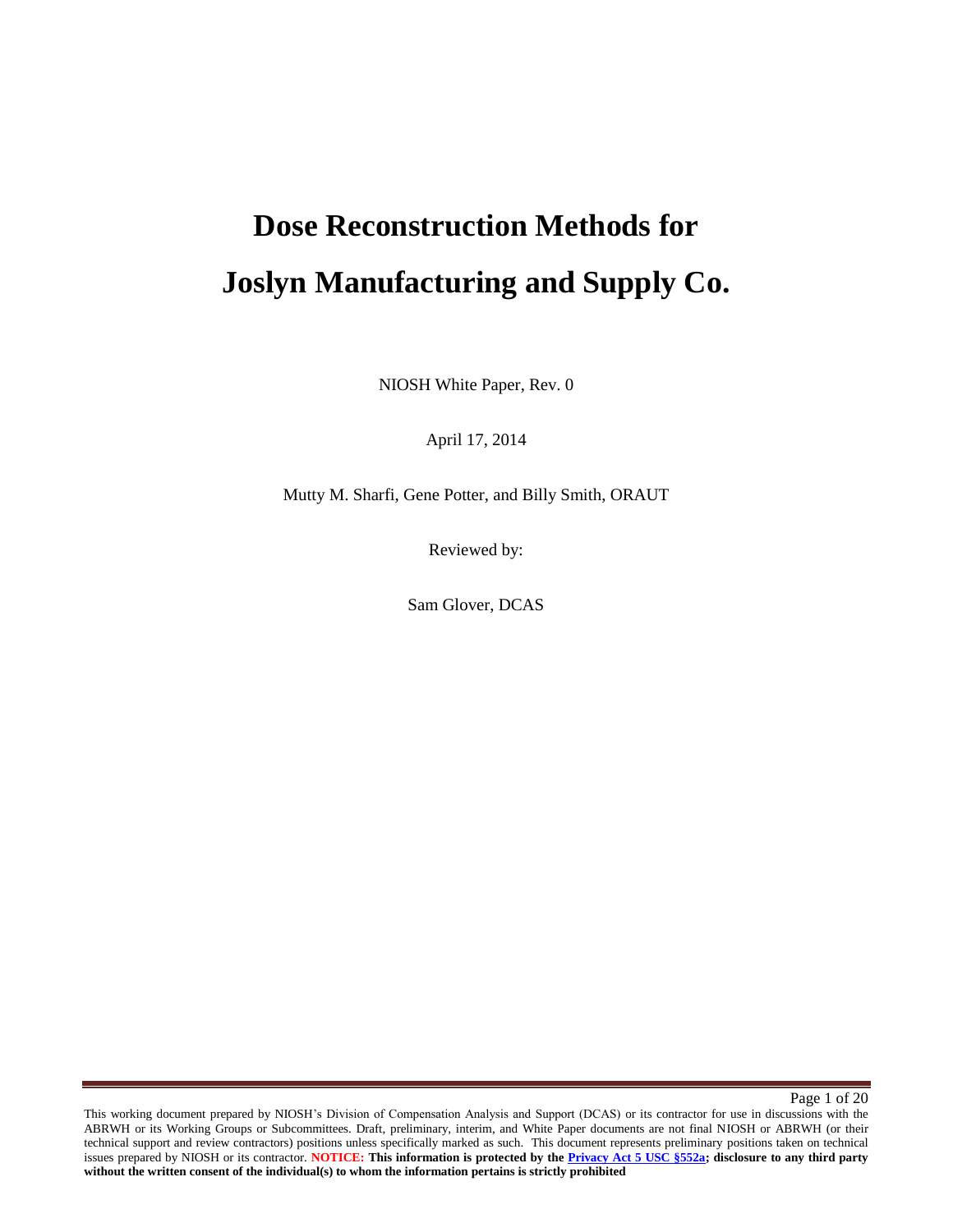### **Purpose**

NIOSH found that it is not possible to completely reconstruct uranium and thorium internal radiation doses at Joslyn Manufacturing and Supply Co. (Joslyn), in Fort Wayne, Indiana, for the time period of March 1, 1943 through July 31, 1947. NIOSH finds that dose reconstruction is possible for the remaining covered time period of August 1, 1948 through December 31, 1952. This White Paper discusses the NIOSH-proposed dose reconstruction (DR) methods at the Joslyn facility for the workers not included in the Special Exposure Cohort, as well as for the partial DR methods for the SEC time period. The methods described in this document are intended to supplement (and in some cases replace) the methods provided in the Joslyn SEC ER and ER Addendum<sup>1</sup>.

### **Internal Dose**

l

There was no bioassay monitoring at Joslyn and a limited number of air samples taken during the entire covered period. In the ER, NIOSH compared the Joslyn-specific air sampling data to the air sampling data for the corresponding time periods in Battelle-TBD-6000, *Site Profiles for Atomic Weapons Employers that Worked Uranium Metals*. Because the Joslyn dataset has limitations on its use for dose reconstruction, NIOSH chose to initiate this comparison to verify if the well-validated data set of Battelle-TBD-6000 was an appropriate upper bound for the available Joslyn data. NOSH compared the 1952 Joslyn un-weighted breathing zone (BZ) air concentration data for rolling operations to the Battelle-TBD-6000 Finishing Roll Operator and Rouging Roll Operator air concentration data, which are the two highest-exposure rolling jobs documented in Battelle TBD-6000. While the purpose and end uses of the uranium products coming out of Joslyn after 1948 changed, the basic product (rolled and finished rods) did not. While it is reasonable to presume that the Rolling Operator values would continue to represent the highest-exposure jobs at Joslyn following the production rolling period in 1948, NIOSH has included both the Rolling and Machining Operator categories. Table A-1 of Attachment A provides a listing of uranium rolling days. Table A-2 of Attachment A lists uranium machining days. Table A-3 of the same attachment provides a list of thorium rolling and machining days for the covered time period at Joslyn.

Tables A-4 and A-5 of Attachment A provide a comparison between the Joslyn rolling operation air concentration data and the Battelle-TBD-6000 air concentration data that was depicted in the ER. The 1952 study presented in Table A-4 is the only time-weighted-average (TWA) study located for Joslyn. As can be seen, each arithmetic mean (AM) of the distribution with the given geometric mean (GM) and a geometric standard deviation (GSD) of 5 is generally much higher than the 1952 TWA values obtained at Joslyn. In one location ("9-inch finishing roll east"), the Joslyn value was higher. A similar comparison was also made for the limited centerless grinding data in 1951. In this case, TWA values were not available, but the average and maximum values of the Joslyn data were compared to Battelle-TBD-6000. The results are provided in Table A-5. The conclusion is that results favorable to claimants at Joslyn would be obtained by using the machining and rolling operator categories from Battelle-TBD-6000. Only the operator category shall be used for dose reconstruction in order to insure that the data is bounding for internal dose beginning in August of 1948. These are reproductions of tables 7-8 [inhalation] and Table 7-9 [ingestion], which appeared in ER Rev. 1. The conclusion was that results favorable to claimants at Joslyn would be obtained by using Battelle-TBD-6000. The intake rates from Battelle-TBD-6000 (Table 7-8 [inhalation] and Table 7-9 [ingestion]) appeared in Rev. 1 of the Joslyn ER as Table 7-3; this table is reproduced as Table A-6.

Page 2 of 20

<sup>&</sup>lt;sup>1</sup> It should be noted that Tables 7-1 and 7-2 and Figures 7-1 and 7-2 from Rev. 1 of the Joslyn ER have been updated and corrected in this white paper as revised in the ER Addendum to address an uncertainty calculation correction and a TWA timeframe adjustment from 2,400 to 2,200 work hours per year for the purpose of converting Battelle-TBD-6000 intake rates to an estimated airborne concentration for comparison to the 1952 Joslyn air data.

This working document prepared by NIOSH or its contractor for use in discussions with the ABRWH or its Working Groups or Subcommittees. Draft, preliminary, interim, and White Paper documents are not final NIOSH or ABRWH (or their technical support and review contractors) positions unless specifically marked as such. This document represents preliminary positions taken on technical issues prepared by NIOSH or its contractor. **NOTICE: This information is protected by the Privacy Act 5 USC §552a; disclosure to any third party without the written consent of the individual(s) to whom the information pertains is strictly prohibited**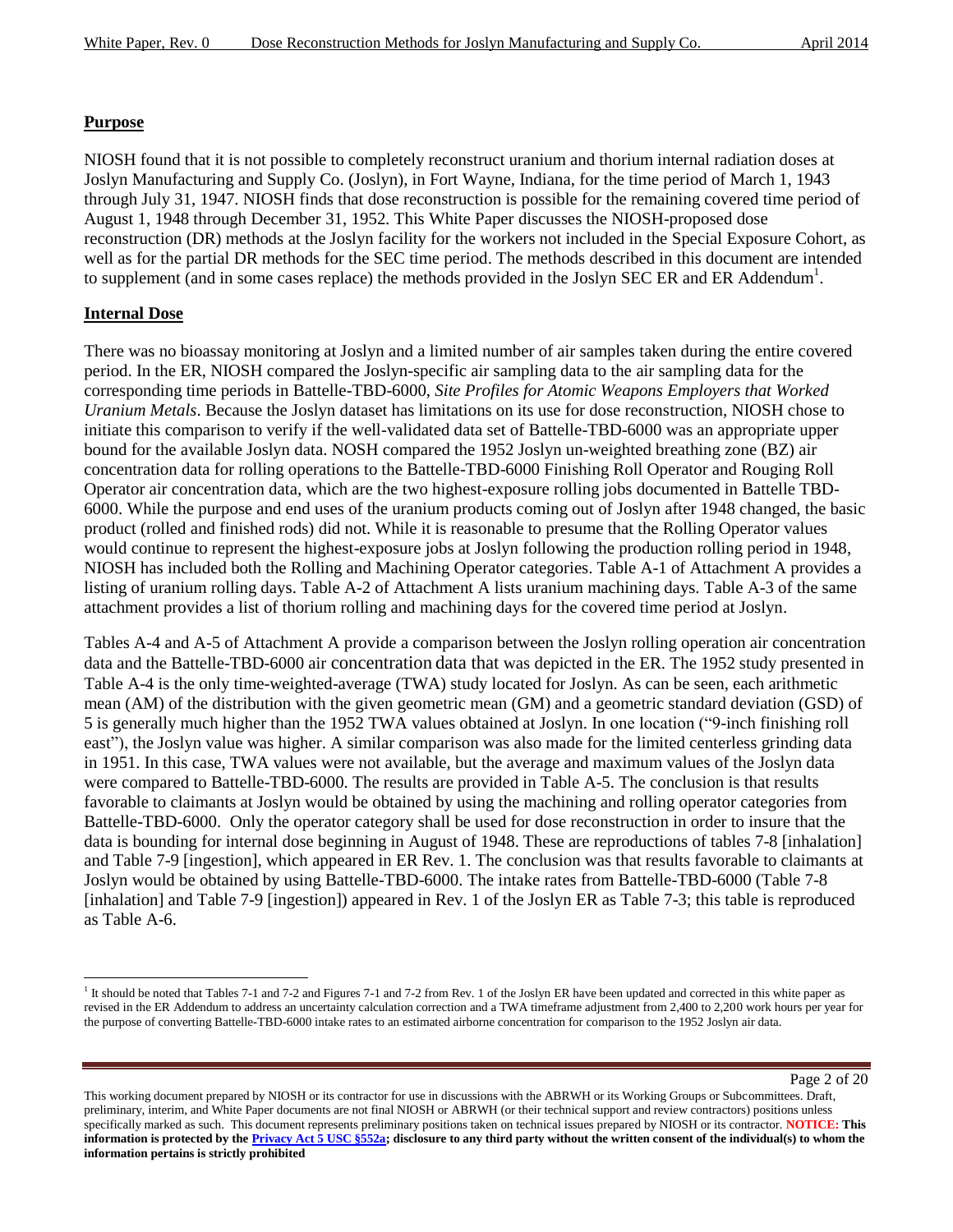### Description of DR methods for internal dose:

- The uranium exposure rates in Table B-6 associated with rolling and machining operations are based on a single shift per workday. For situations where an employee may have worked multiple shifts, these intakes are to be adjusted to account for the longer exposures times. In addition, for situations where rolling and machining operations may have occurred on the same day, the larger of the two exposure rates (but not both) will be applied.
- For the worker's employment period, determine the number of days that uranium was rolled and machined in each year based on research summarized in Tables A-1 and A-2.
- For each operational day, assign intakes based on the intake rates in Battelle-TBD-6000, Table 7.8 (inhalation) and Table 7.9 (ingestion) also in ER Rev. 1 as Table 7-3 and here as Table A-6). Please note that since the intake rates in Battelle-TBD-6000 are based on 365 calendar days/year, it will be necessary to convert the intake rates to 250 workdays per year (i.e., to multiply the intake rates by 365/250). These daily intakes will then be multiplied by the number of rolling or machining days to arrive at a total annual intake per year.
- The operator category shall be assumed for all workers.
- For each non-operational day (i.e., no rolling or machining), assign inhalation intakes based on the method described Battelle-TBD-6000, Section 7.1.5, using the operator category for all workers. Intakes should be based on the following assumptions: operational air concentration of 2,491 pCi/m3; deposition velocity of 7.5E-04 m/s; deposition time of 30 days; and a re-suspension factor of 1E-5  $m^{-1}$ . This results in an intake rate for inhalation of 558 pCi per non-operational workday.
- For each non-operational day (i.e., no rolling or machining), ingestion intakes are assigned to be equal to the ingestion intakes for machining during the operational period. This results in an ingestion intake rate of 588 pCi per non-operational workday prior to 1951, and 539 pCi per non-operational workday for 1951 forward.
- For each year of employment, sum the inhalation and ingestion intakes for both operational and nonoperational days, as determined above, and assign assuming 100% uranium-234.
- For determining the probability of causation (POC), the doses determined above are treated as the geometric mean (GM) of a lognormal distribution with geometric standard deviation (GSD) of 5.

### Thorium

Extruded thorium rods were centerless ground and medart straightened on two occasions at Joslyn Manufacturing. Although the centerless grinding operations could have created respirable particles, the work was performed under wet conditions for cooling purposes. Furthermore, these operations occurred during the SEC period for which NIOSH has determined it is not feasible to reconstruct internal exposures adequately. Consequently, no internal dose is assigned from thorium operations.

Page 3 of 20

This working document prepared by NIOSH or its contractor for use in discussions with the ABRWH or its Working Groups or Subcommittees. Draft, preliminary, interim, and White Paper documents are not final NIOSH or ABRWH (or their technical support and review contractors) positions unless specifically marked as such. This document represents preliminary positions taken on technical issues prepared by NIOSH or its contractor. **NOTICE: This information is protected by the Privacy Act 5 USC §552a; disclosure to any third party without the written consent of the individual(s) to whom the information pertains is strictly prohibited**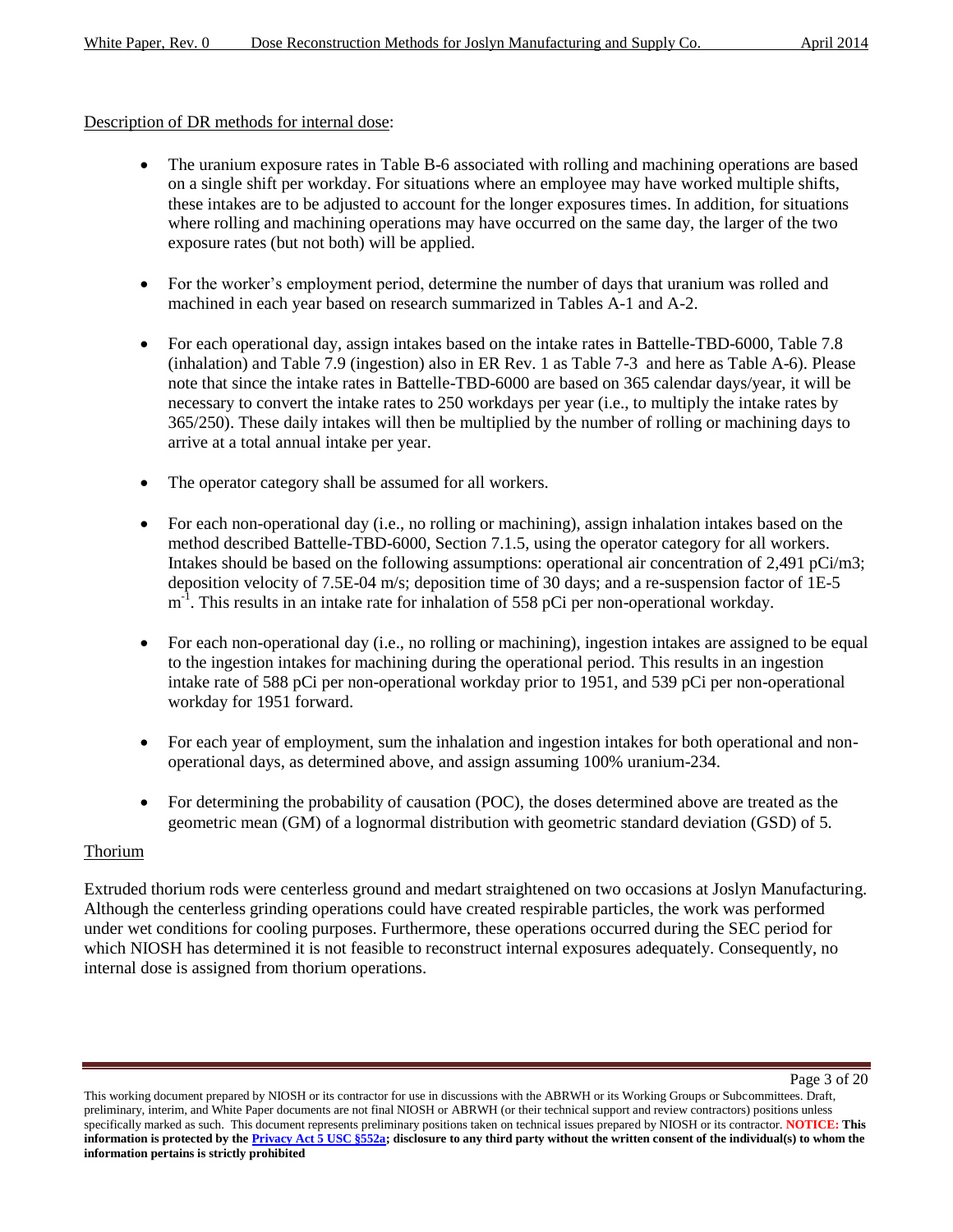### On-site Environmental

Environmental internal doses will not be assigned; only the occupational doses determined by using the above procedure, which accounts for any environmental internal exposures, will be employed for all claimants.

### **External Dose**

The principal sources of external radiation doses for members of the evaluated class were exposure to gamma and beta radiation associated with handling and working in proximity to uranium and uranium compounds while involved in the hot rolling, quenching, straightening, grinding, and cutting of the materials. Some employees were also potentially externally exposed to the radiation from re-suspended contamination from uranium metal surfaces and the floor during the course of their work with these radioactive materials. The metal workers were assumed to have been provided annual medical chest X-rays examinations as part of the hazard and health monitoring of these workers.

Since no dosimetry information is available for Joslyn employees, NIOSH will bound the external exposures and reconstruct the doses to an employee by using the models, guidance, and default bounding values in Battelle-TBD-6000, ORAUT-OTIB-0006, and ORAUT-OTIB-0079. NIOSH will employ these resources to calculate external beta and gamma doses from working, as an Operator in the Joslyn plant for all covered years. In addition, occupational medical doses from annual X-ray examinations will be assigned for this period of employment.

NIOSH understands that exposure to the uranium metal was not a continuous exposure over the course of the year; thus, annualized exposure calculations would be a significant overestimate of the actual exposure potential. Specific rolling dates are provided in the example DR below.

DR methods for external dose:

- For each operational day, external doses are based on the exposure rate for the "long billet" at 30.48 cm provided in Battelle-TBD-6000, Table 6.1. For purposes of dose reconstruction, the numbers of rolling days-per-year in the Example DR, Attachment A, Table A-1 are assumed to apply to both rolling and machining operations. (See Table A-7 for dose values.)
- Use 10 times the gamma exposure rates at one foot for the beta (skin) exposure rate per guidance in Battelle-TBD-6000, Section 3.3.1. (See Table A-7 for dose values.)
- For each non-operational day, external doses are based on the exposure rate associated with contaminated air and surfaces provided in Battelle-TBD-6000, Tables 3.9 and 3.10. The nonoperational days in Table B-1 represent the number of days that the workers were in the plant but not performing uranium rolling or machining operations. (See Table A-7 for dose values.)
- Occupational X-ray doses are extracted from ORAUT-OTIB-0006 Appendix A in Table A-7 for the Lung and Entrance Skin for the PA X-ray projection; each is multiplied by the number of years employed for a total dose for the two organs for the number of years worked.
- The dose from submersion in the contaminated plant air for the employment period is determined from Battelle-TBD-6000, Table 3.9, and is found to be trivial.

Page 4 of 20

This working document prepared by NIOSH or its contractor for use in discussions with the ABRWH or its Working Groups or Subcommittees. Draft, preliminary, interim, and White Paper documents are not final NIOSH or ABRWH (or their technical support and review contractors) positions unless specifically marked as such. This document represents preliminary positions taken on technical issues prepared by NIOSH or its contractor. **NOTICE: This information is protected by the Privacy Act 5 USC §552a; disclosure to any third party without the written consent of the individual(s) to whom the information pertains is strictly prohibited**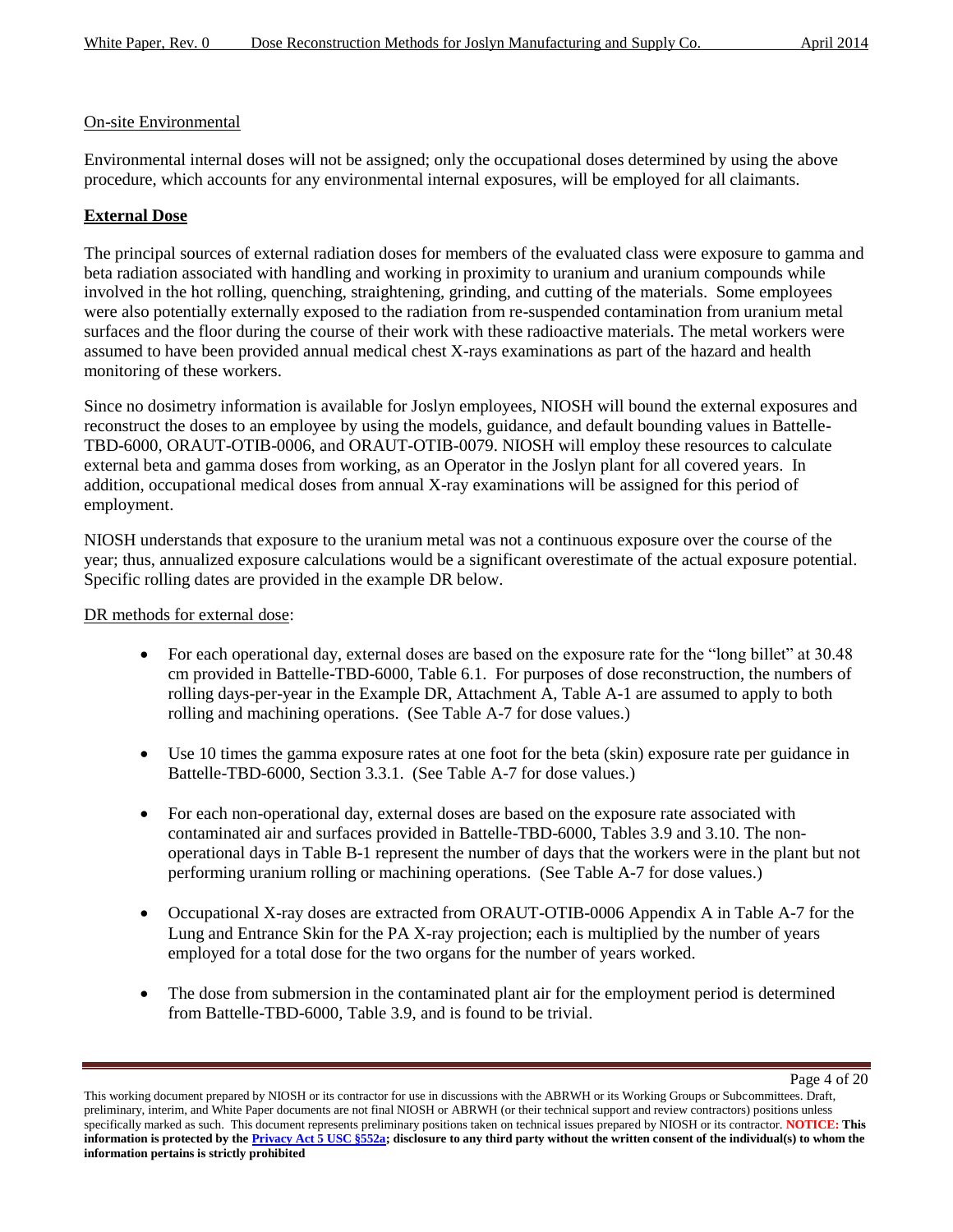- For each year of employment, sum the annual dose for both rolling and non-operational days, as determined above, making sure that any annual dose rates from Battelle-TBD-6000 have been normalized to 250 days of exposure.
- For determining the probability of causation (POC), the doses determined above are treated as the geometric mean (GM) of a lognormal distribution with geometric standard deviation (GSD) of 5.

### Thorium

The Battelle-TBD-6000 modeling for uranium metal was adjusted to thorium dose rates using a computer model MCNPX. The estimated dose rate is provided in Table B-8. These doses are applied in IREP as a lognormal distribution with a GSD of 5.

Thorium has a significant number of higher-energy photons in the Th-232 decay chain. Based on the half-lives of the progeny, only a partial equilibrium is possible; therefore, it is conservative to state that equilibrium would be reached in this decay chain. It has been assumed that Ra-228 and Th-228 progeny were in equilibrium with Th-232. Under this assumption, the progeny are the major source of both penetrating and non-penetrating external exposure.

### Photon Dose

Photon dose at Joslyn would be primarily made up of Operator exposure to photons from the uranium metal being worked at the site, with exposure to contaminated surfaces being a lesser dose contributor. While the preferred indicators of external dose are dosimetry measurements, NIOSH has not identified any personnel external monitoring records or personal dosimetry data associated with the uranium processing conducted during the period under evaluation. Battelle-TBD-6000, Section 6.2, provides guidance on estimating external dose rates due to penetrating radiation emitted from the surface of uranium metal. Using the results of Monte Carlo N-Particle Transport Code (MCNP) calculations performed for a number of basic shapes, it provides calculated dose rates for distances of one centimeter, one foot, and one meter from the surface of the natural uranium metal. These dose rates are used to estimate the component of whole-body dose that a worker would receive while handling or near uranium metal, applying information that may be available about the specific conditions of a worker's likely exposure. If no information is available about the specific conditions of exposure, Battelle-TBD-6000 provides for generic worst-case assumptions to be made about a worker's exposure conditions.

Dose reconstruction at Jolsyn will use the operator category for all employees. The potential exposure accrued from the presence of contamination on work surfaces would be minor in comparison with the primary exposure to the uranium metal.

### Beta Dose

Non-penetrating beta dose is primarily associated with the hands and forearms, and then other skin surfaces, of a worker who handles uranium metal in close proximity. Battelle-TBD-6000, Section 6.3, details a method to estimate skin doses for the hands and forearms of a worker who handles uranium metal as well as the other skin surfaces.

### Medical X-ray Dose

Although NIOSH has not located specific parameters associated with occupational medical X-rays (i.e., specific information on the X-ray devices), default values of entrance kerma, developed for the most commonly-used

Page 5 of 20

This working document prepared by NIOSH or its contractor for use in discussions with the ABRWH or its Working Groups or Subcommittees. Draft, preliminary, interim, and White Paper documents are not final NIOSH or ABRWH (or their technical support and review contractors) positions unless specifically marked as such. This document represents preliminary positions taken on technical issues prepared by NIOSH or its contractor. **NOTICE: This information is protected by the Privacy Act 5 USC §552a; disclosure to any third party without the written consent of the individual(s) to whom the information pertains is strictly prohibited**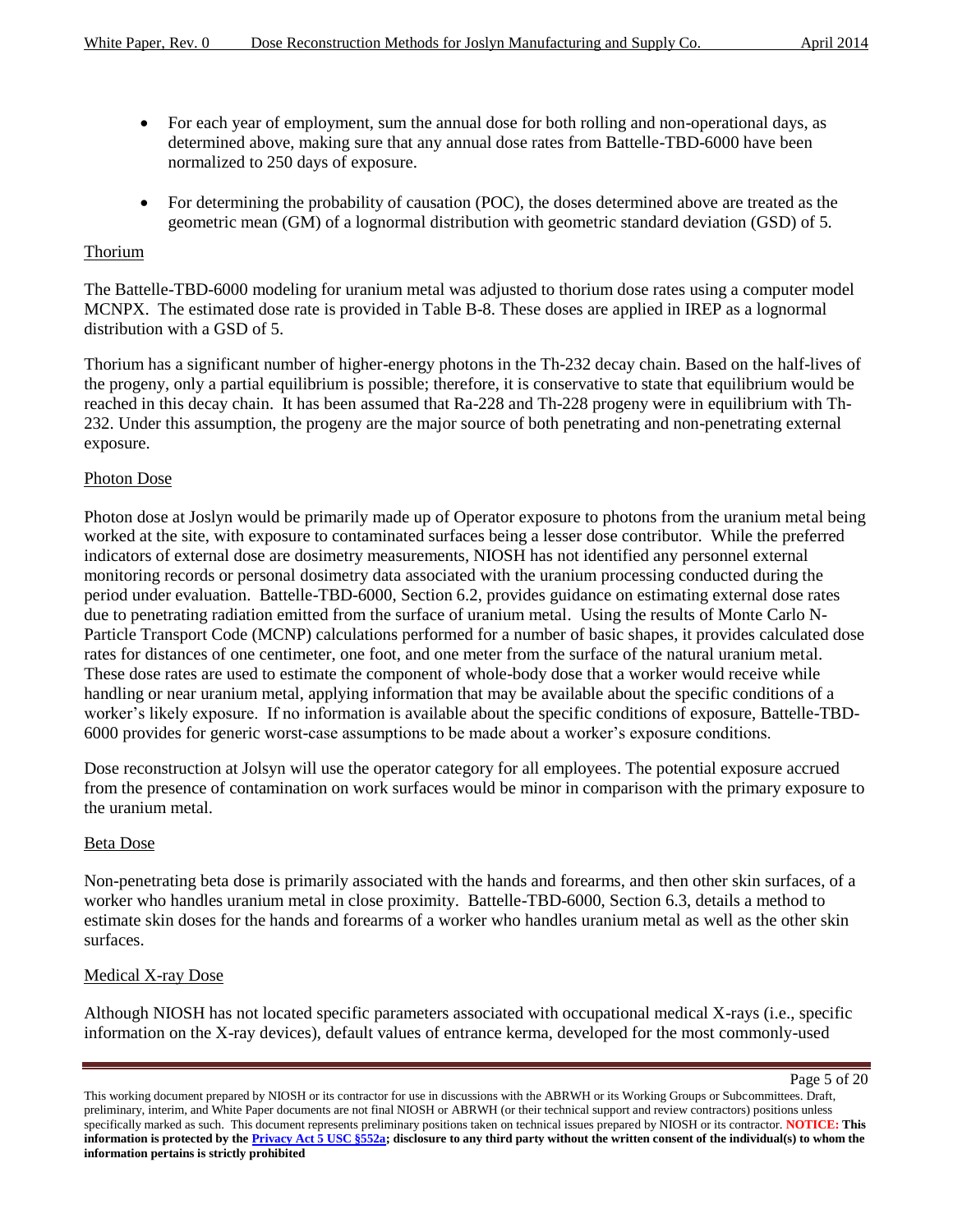occupational medical diagnostic procedures, are available in ORAUT-OTIB-0006. These values can be used to support bounding the medical X-ray dose for the time period under evaluation. These default values are maximum or upper limit values developed from: review of patient doses reported in the literature; machine characteristics; and knowledge of X-ray procedures used during different historical time periods. These default values can be used in lieu of actual measurement data, or entrance kerma derived from technique factors, to bound the occupational X-ray exposures for Joslyn uranium and thorium workers from March 1, 1943 through December 31, 1952. For dose reconstruction purposes, a pre-employment, post-employment, and annual examination is assumed during the operational period, per guidance in ORAUT-OTIB-0079.

#### Example DR:

Attachment B on the beginning provides an example dose reconstruction using the approach described in this white paper.

Page 6 of 20

This working document prepared by NIOSH or its contractor for use in discussions with the ABRWH or its Working Groups or Subcommittees. Draft, preliminary, interim, and White Paper documents are not final NIOSH or ABRWH (or their technical support and review contractors) positions unless specifically marked as such. This document represents preliminary positions taken on technical issues prepared by NIOSH or its contractor. **NOTICE: This information is protected by the Privacy Act 5 USC §552a; disclosure to any third party without the written consent of the individual(s) to whom the information pertains is strictly prohibited**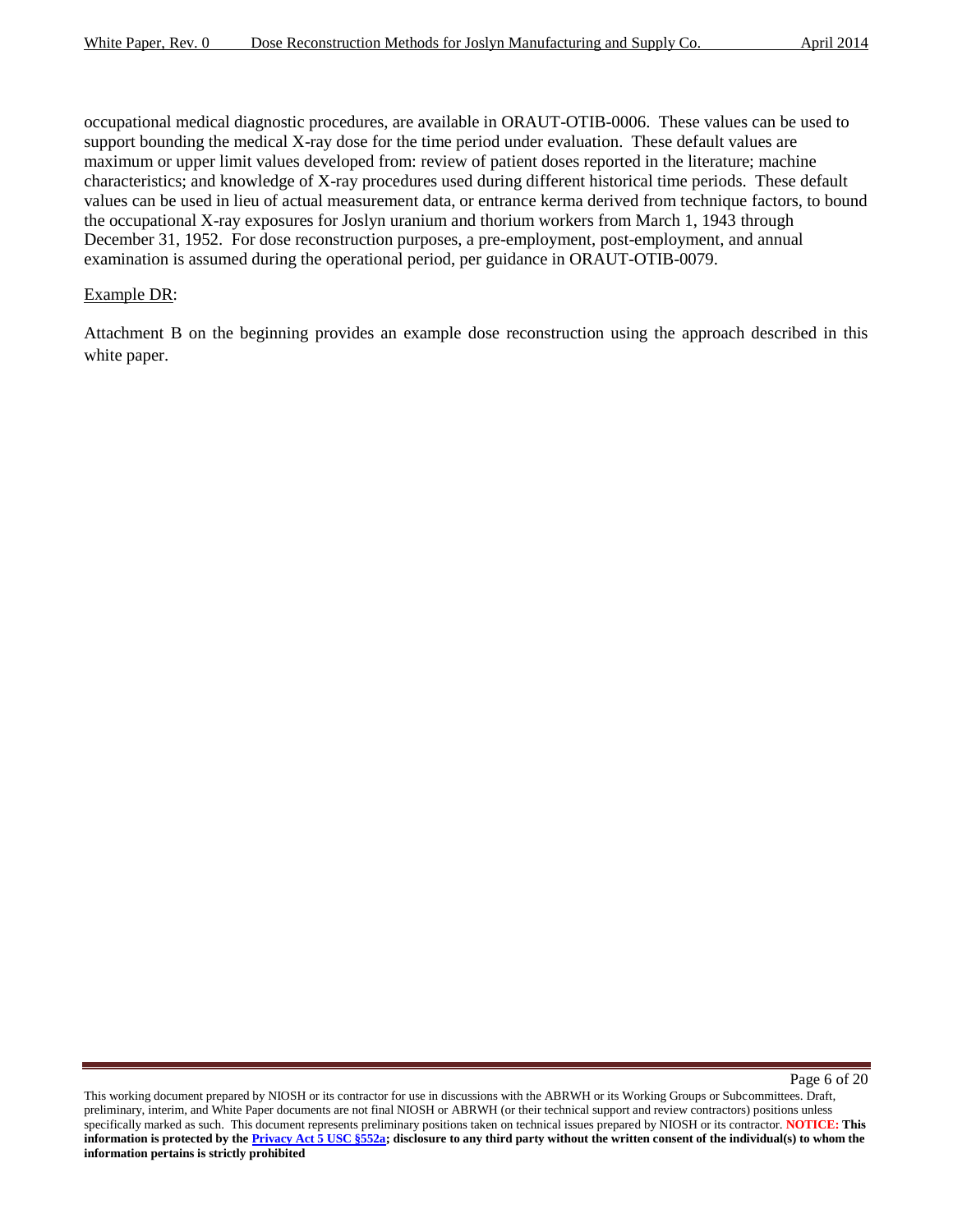# **References**

42 CFR 82, *Methods for Radiation Dose Reconstruction Under the Energy Employees Occupational Illness Compensation Program Act of 2000*; Final Rule, Federal Register/Vol.67, No. 85/Thursday, May 2, 2002, p 22314, SRDB Ref ID: 19392

42 CFR 81, *Guidelines for Determining the Probability of Causation Under the Energy Employees Occupational Illness Compensation Program Act of 2000*; Final Rule, Federal Register/Vol.67, No. 85/Thursday, May 2, 2002, p 22296, SRDB Ref ID: 19391

Battelle, 2011, Battelle-TBD-6000, Rev 1, *Site Profiles for Atomic Weapons Employers that Worked Uranium Metals*, June 17, 2011

NIOSH, (2007) *External Dose Reconstruction Implementation Guideline, Rev 3*, OCAS-IG-001, National Institute for Occupational Safety and Health, Office of Compensation Analysis and Support, Cincinnati, Ohio, SRDB Ref ID: 38864

NIOSH Web page, *SEC Petition Evaluation Report, Petition SEC-00200 (Joslyn Manufacturing and Supply Company)*, Rev 1, December 3, 2012. [Class Evaluated By NIOSH: May 1, 1943 – December 31, 1952]

NIOSH, *Addendum, SEC Petition Evaluation Report, Petition SEC-00200 (Joslyn Manufacturing and Supply Company)*. [Class Evaluated By NIOSH: March 1, 1943 – December 31, 1952]; document currently submitted for Board review

ORAUT (Oak Ridge Associated Universities Team), ORAUT-OTIB-0005, *Technical Information Bulletin: Internal Dosimetry Organ, External Dosimetry Organ, and IREP Model Selection by ICD-9 Code, Rev 02 PC-1*, February 10, 2006, SRDB Ref ID: 22595

ORAUT (Oak Ridge Associated Universities Team), ORAUT-OTIB-0006, Rev.4; *Dose Reconstruction from Occupational Medical X-Ray Procedures,* June 20, 2011; SRDB Ref ID: 98147

ORAUT (Oak Ridge Associated Universities Team), ORAUT-OTIB-0079, Rev. 00; *Guidance on Assigning Occupational X-ray Dose Under EEOICPA for X-Rays Administered Off Site*; January 3, 2011; SRDB Ref ID: 89563

ORAUT (Oak Ridge Associated Universities Team), ORAUT-OTIB-0017, *Interpretation of Dosimetry Data for Assignment of Shallow Dose*, Rev 01, October 11, 2005, SRDB Ref ID: 19434

Rad Handbook, 1998, *Handbook of Health Physics and Radiological Health*, 3<sup>rd</sup> Edition; editors include Bernard Schleien, Lester Slaback, and Brian Kent; 1998; SRDB Ref ID: 22737

This working document prepared by NIOSH or its contractor for use in discussions with the ABRWH or its Working Groups or Subcommittees. Draft, preliminary, interim, and White Paper documents are not final NIOSH or ABRWH (or their technical support and review contractors) positions unless specifically marked as such. This document represents preliminary positions taken on technical issues prepared by NIOSH or its contractor. **NOTICE: This information is protected by the Privacy Act 5 USC §552a; disclosure to any third party without the written consent of the individual(s) to whom the information pertains is strictly prohibited**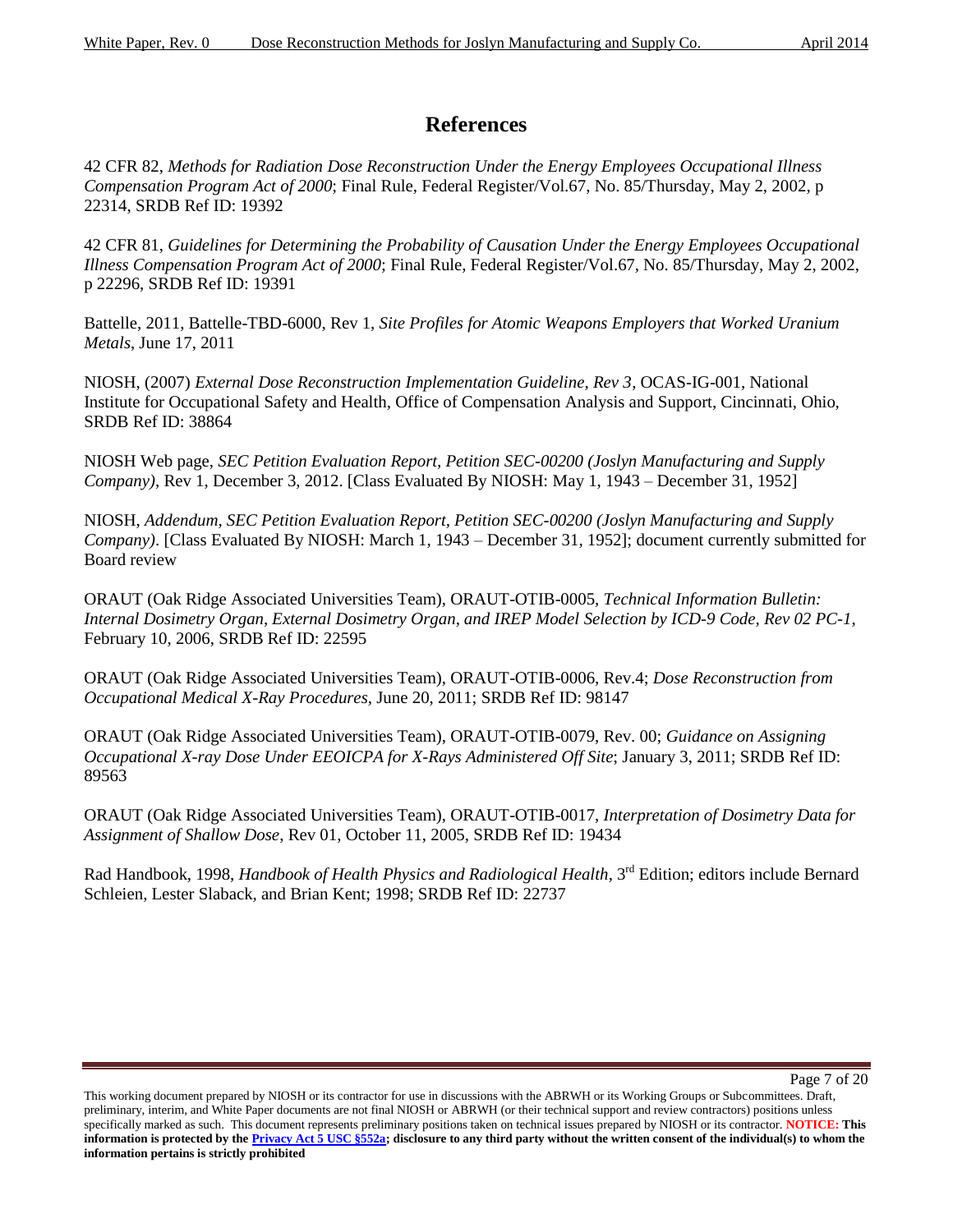# **Attachment A**

| Table A-1: Uranium Rolling Days at Joslyn (pages 8 and 9) |                               |                                                                                                                                                   |  |  |
|-----------------------------------------------------------|-------------------------------|---------------------------------------------------------------------------------------------------------------------------------------------------|--|--|
| <b>Time Period</b>                                        | <b>Rolling</b><br><b>Days</b> | <b>SRDB Ref ID</b>                                                                                                                                |  |  |
| March 13, 1943                                            | $\mathbf{1}$                  | 82362                                                                                                                                             |  |  |
| June 29, 1943                                             | $\mathbf{1}$                  | 11036, pdf p. 42; 33190, pdf p. 66; 33190, pdf p. 244                                                                                             |  |  |
| January 3 - 14, 1944                                      | $\mathbf{1}$                  | 11036, pdf p. 53                                                                                                                                  |  |  |
| May 3-6, 1944                                             | $\overline{4}$                | 11036, pdf p. 216                                                                                                                                 |  |  |
| May 9 - June 24, 1944                                     | $\boldsymbol{7}$              | 33190, pdf p. 67                                                                                                                                  |  |  |
| June 1 - 5, 1944                                          | 5                             | 17594, pdf p. 4                                                                                                                                   |  |  |
| June 19 - 20, 1944                                        | $\overline{c}$                | 118502, pdf p. 2                                                                                                                                  |  |  |
| December 7, 1944                                          | $\mathbf{1}$                  | 118144, pdf p.4                                                                                                                                   |  |  |
| December 11 - 28,<br>1944                                 | 13                            | 34028, pdf p. 42                                                                                                                                  |  |  |
| March - May, 1945                                         | 54                            | 31145, pdf p. 196                                                                                                                                 |  |  |
| Unknown date, 1946                                        | $~10-20$                      | 90948, pdf p. 8                                                                                                                                   |  |  |
| October 28,1946                                           | $~1 - 2$                      | 93775, pdf p. 6                                                                                                                                   |  |  |
| November, 1946                                            | $~5 - 10$                     | 31145, pdf p. 16                                                                                                                                  |  |  |
| January, 1947                                             | $~5 - 10$                     | 90948, pdf p. 2                                                                                                                                   |  |  |
| August $5 - 6$ , 1947                                     | $\sqrt{2}$                    | 37411, pdf p. 44; 126764, pdf p. 5; 37374, pdf p. 43; 16511, pdf pp. 3, 5; 37390, pdf p. 44                                                       |  |  |
| January 28 - March 4,<br>1948                             | 16                            | 37587, pdf p. 54; 36762, pdf p. 35; 36762, pdf p. 38; 37586, pdf p. 35; 129759, pdf p. 9; 85872,<br>pdf p. 2; 11996, pdf p. 129; 37587, pdf p. 23 |  |  |
| April 3 - 5, 1948                                         | 3                             | 16288, pdf p. 5                                                                                                                                   |  |  |

Page 8 of 20

This working document prepared by NIOSH or its contractor for use in discussions with the ABRWH or its Working Groups or Subcommittees. Draft, preliminary, interim, and White Paper documents are not final NIOSH or ABRWH (or their technical support and review contractors) positions unless specifically marked as such. This document represents preliminary positions taken on technical issues prepared by NIOSH or its contractor. **NOTICE: This**  information is protected by the **Privacy Act 5 USC §552a**; disclosure to any third party without the written consent of the individual(s) to whom the **information pertains is strictly prohibited**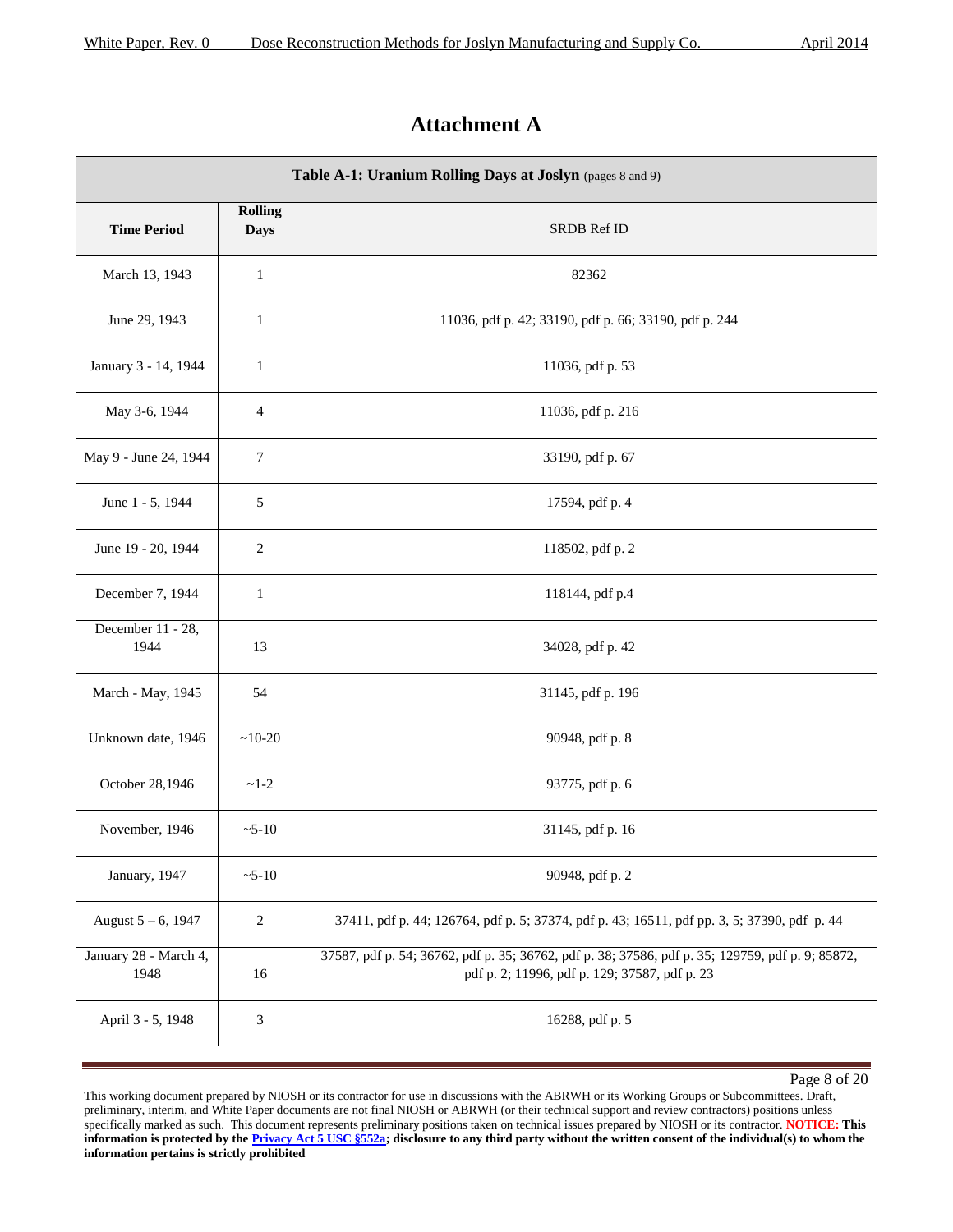|                            |                               | Table A-1: Uranium Rolling Days at Joslyn (pages 8 and 9) |
|----------------------------|-------------------------------|-----------------------------------------------------------|
| <b>Time Period</b>         | <b>Rolling</b><br><b>Days</b> | SRDB Ref ID                                               |
| May, 1948                  | 26                            | 59249, pdf p. 7; 129474; 11036, pdf p. 19                 |
| June $4 - 18$ , 1948       | 15                            | 16509; 129748; pdf p. 10; 11036, pdf p. 177               |
| July 9-11, 1948            | 3                             | 118155, pdf p. 2                                          |
| July 27 - 30, 1948         | $\overline{4}$                | 115156, pdf p. 2                                          |
| $1947 - 1950^a$            | $~10$ days                    | 112574, pdf p. 25 (see also 116843)                       |
| May 26 - 27, 1949          | $\overline{2}$                | 116843                                                    |
| February and July,<br>1950 | $\sqrt{2}$                    | 36889, pdf p. 109; 36834, pdf p. 131                      |
| April 26 - 27, 1950        | $\sqrt{2}$                    | $116844^{b}$                                              |
| August 10 - 11, 1950       | $\sqrt{2}$                    | 120484                                                    |
| August 4, 1950             | $\mathbf{1}$                  | 118159                                                    |
| September 5, 1950          | $\mathbf{1}$                  | 28071, pdf p. 2                                           |
| October 24, 1951           | $\mathbf{1}$                  | 11036, pdf p. 23                                          |
| January 8-9, 1952          | $\overline{c}$                | 9664                                                      |
| January 16, 1952           | $\mathbf{1}$                  | 9664                                                      |

Page 9 of 20

This working document prepared by NIOSH or its contractor for use in discussions with the ABRWH or its Working Groups or Subcommittees. Draft, preliminary, interim, and White Paper documents are not final NIOSH or ABRWH (or their technical support and review contractors) positions unless specifically marked as such. This document represents preliminary positions taken on technical issues prepared by NIOSH or its contractor. **NOTICE: This**  information is protected by the **Privacy Act 5 USC §552a**; disclosure to any third party without the written consent of the individual(s) to whom the **information pertains is strictly prohibited**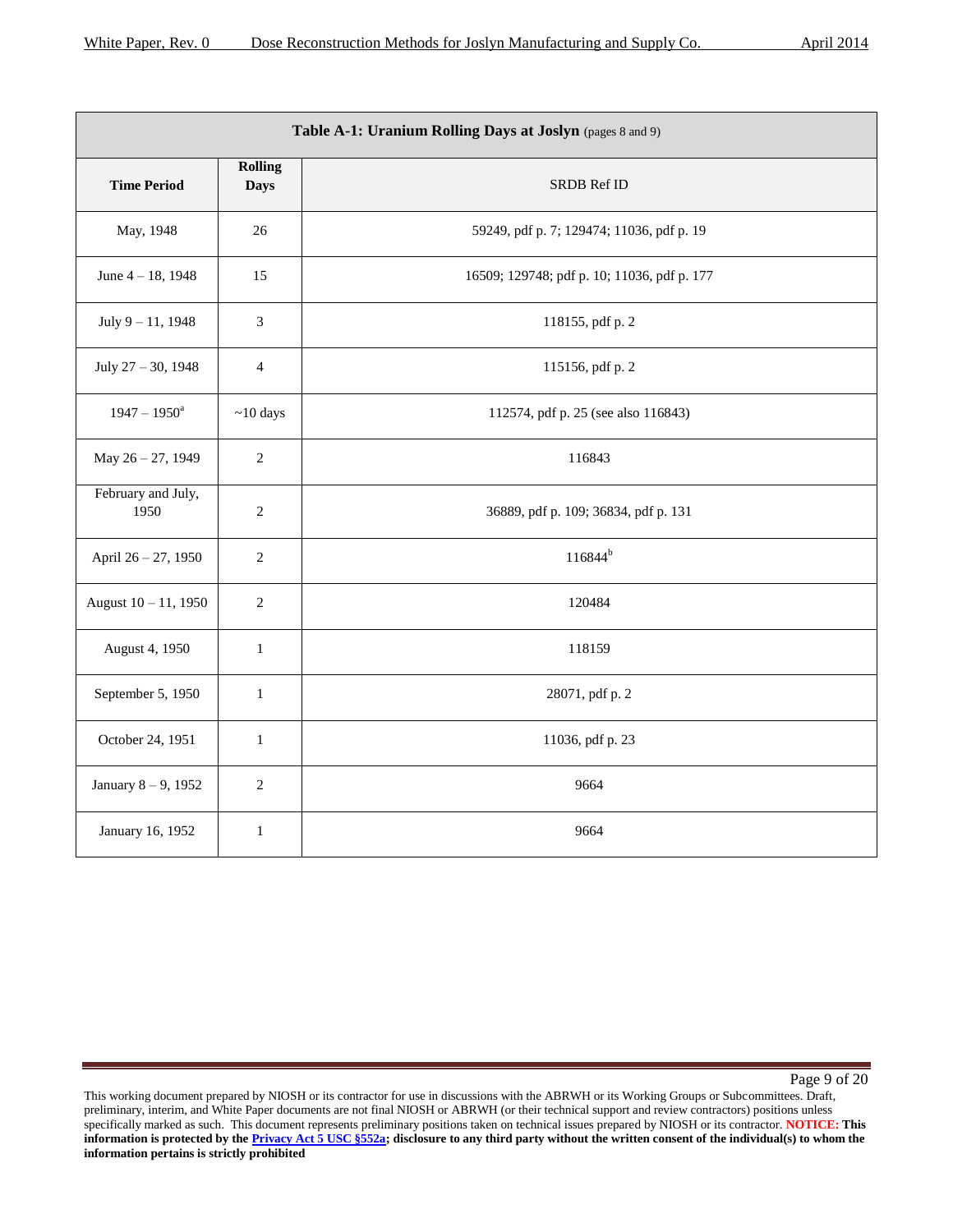| Table A-2 Uranium Machining Days (pages 9 and 10) |                                 |                                                                                                                                                  |  |
|---------------------------------------------------|---------------------------------|--------------------------------------------------------------------------------------------------------------------------------------------------|--|
| <b>Time Period</b>                                | <b>Machining</b><br><b>Days</b> | <b>SRDB Ref ID</b>                                                                                                                               |  |
| June 29, 1943                                     | $\mathbf{1}$                    | 11036, pdf p. 42; 33190, pdf p. 66; 33190, pdf p. 244                                                                                            |  |
| September 7, 1943                                 | $\mathbf{1}$                    | 11036, pdf p. 85                                                                                                                                 |  |
| November 29 - December<br>15, 1943                | 15                              | 11036, pdf pp. 59, 69, 222-3                                                                                                                     |  |
| Unknown date, 1944                                | $\mathbf{1}$                    | 33190, pdf p. 74                                                                                                                                 |  |
| January 3 - 14, 1944                              | 12                              | 11036, pdf p. 53                                                                                                                                 |  |
| January 7, 1944                                   | $\mathbf{1}$                    | 11036, pdf p. 135                                                                                                                                |  |
| February 23 - 26, 1944                            | $\overline{4}$                  | 11036, pdf p. 130                                                                                                                                |  |
| May 3 - 6, 1944                                   | $\overline{4}$                  | 11036, pdf p. 216                                                                                                                                |  |
| June 1 - 5, 1944                                  | 5                               | 17594, pdf p. 4                                                                                                                                  |  |
| March - May, 1945                                 | 54                              | 31145, pdf p. 196                                                                                                                                |  |
| Unknown date, 1946                                | $~10-20$                        | 90948, pdf p. 8                                                                                                                                  |  |
| May, 1946                                         | $\mathbf{1}$                    | 80171, pdf p. 3                                                                                                                                  |  |
| October 28,1946                                   | $1 - 2$                         | 93775, pdf p. 6                                                                                                                                  |  |
| November, 1946                                    | $~5 - 10$                       | 31145, pdf p. 16                                                                                                                                 |  |
| January, 1947                                     | $~5 - 10$                       | 90948, pdf p. 2                                                                                                                                  |  |
| August 5 - 6, 1947                                | $\overline{2}$                  | 37411, pdf p. 44; 126764, pdf p. 5; 37374, pdf p. 43; 16511, pdf p. 3, 5; 37390, pdf p. 44                                                       |  |
| January 28 - March 4,<br>1948                     | 16                              | 37587, pdf p.54; 36762, pdf p. 35; 36762, pdf p. 38; 37586, pdf p. 35; 129759, pdf p. 9;<br>85872, pdf p. 2; 11996, pdf p. 129; 37587, pdf p. 23 |  |
| April 3-5, 1948                                   | 3                               | 16288, pdf p. 5                                                                                                                                  |  |
| April 10-17, 1948                                 | $\,8\,$                         | 37591, pdf p. 164                                                                                                                                |  |
| May, 1948                                         | 26                              | 59249, pdf p. 7; 129474; 11036, pdf p. 19                                                                                                        |  |
| June 4 - 18, 1948                                 | 15                              | 16509; 129748; pdf p. 10; 11036, pdf p. 177                                                                                                      |  |
| July $9 - 11$ , 1948                              | 3                               | 118155, pdf p. 2                                                                                                                                 |  |

This working document prepared by NIOSH or its contractor for use in discussions with the ABRWH or its Working Groups or Subcommittees. Draft, preliminary, interim, and White Paper documents are not final NIOSH or ABRWH (or their technical support and review contractors) positions unless specifically marked as such. This document represents preliminary positions taken on technical issues prepared by NIOSH or its contractor. **NOTICE: This**  information is protected by the **Privacy Act 5 USC §552a**; disclosure to any third party without the written consent of the individual(s) to whom the **information pertains is strictly prohibited**

Page 10 of 20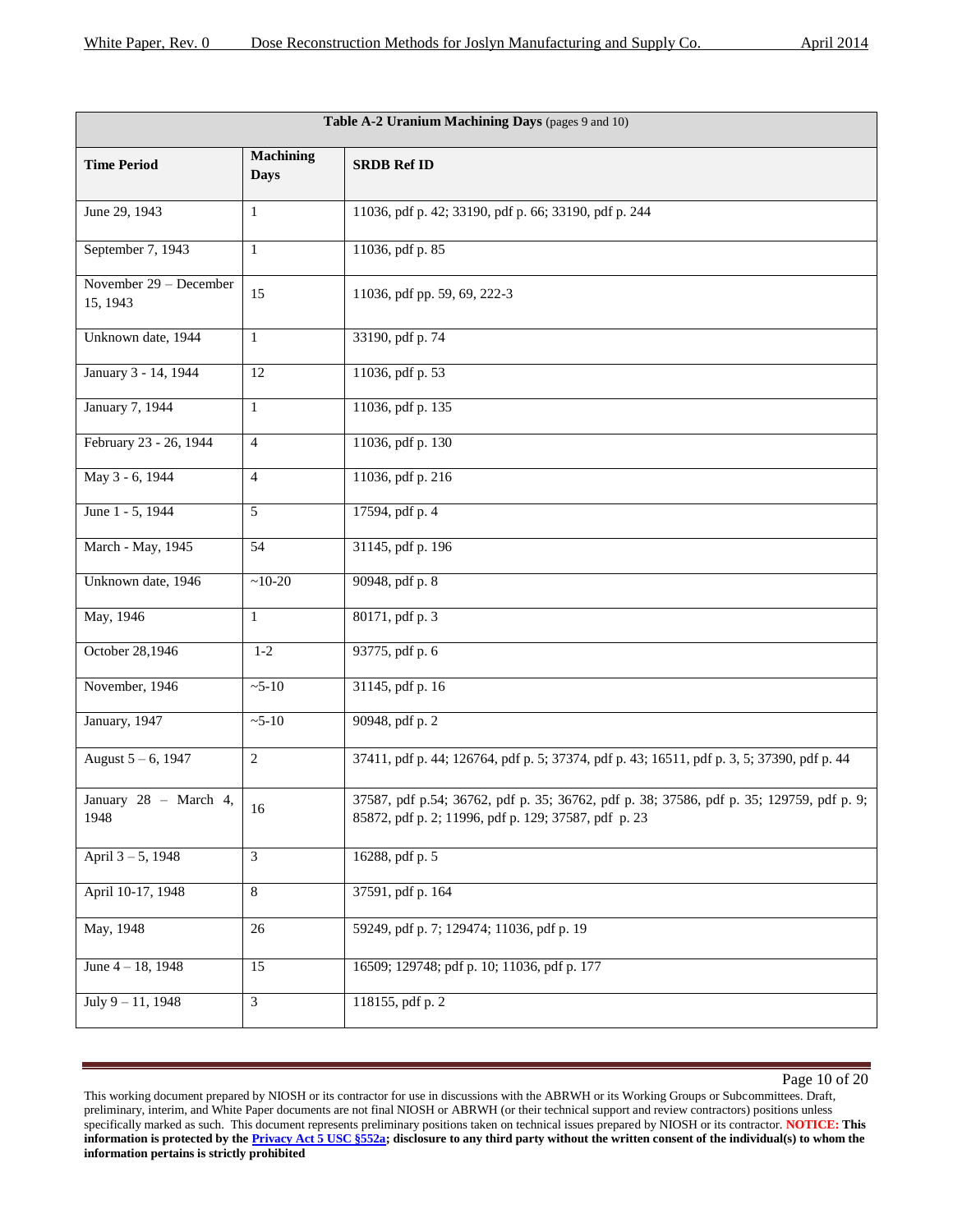| Table A-2 Uranium Machining Days (pages 9 and 10) |                                 |                    |  |
|---------------------------------------------------|---------------------------------|--------------------|--|
| <b>Time Period</b>                                | <b>Machining</b><br><b>Days</b> | <b>SRDB Ref ID</b> |  |
| July $27 - 30$ , 1948                             | $\overline{4}$                  | 115156, pdf p. 2   |  |
| August 5, 1950                                    |                                 | 11036, pdf p. 15   |  |
| August $10 - 11$ , 1950                           | $\overline{2}$                  | 120484             |  |
| August 24, 1951                                   |                                 | 11036, pdf p. 23   |  |
| July 16, 1952                                     |                                 | 91923, pdf p. 2    |  |

| Table A-3 Thorium Rolling and Machining |                     |                       |                    |
|-----------------------------------------|---------------------|-----------------------|--------------------|
| <b>Time Period</b>                      | <b>Rolling Days</b> | <b>Machining Days</b> | <b>SRDB Ref ID</b> |
| May, 1946                               |                     | 2.5                   | 80171, pdf p. 3    |
| January, 1947                           |                     | 2.5                   | 81068, pdf p. 2    |

| Table A-4 Comparison of 1952 Time-Weighted Average (TWA) Study with Battelle-TBD-6000 |                                |                                      |             |             |             |  |
|---------------------------------------------------------------------------------------|--------------------------------|--------------------------------------|-------------|-------------|-------------|--|
|                                                                                       |                                | $($ Joslyn ER, Rev. 1, Table 7-1 $)$ |             |             |             |  |
| Work<br>Area/Job<br>Joslyn                                                            | <b>TWA</b>                     | <b>Battelle-TBD-6000</b>             | <b>GM</b>   | 95%         | AM          |  |
| <b>Description</b>                                                                    | $(pCi/m^3)$                    | <b>Equivalent Description</b>        | $(pCi/m^3)$ | $(pCi/m^3)$ | $(pCi/m^3)$ |  |
| 18" rough roll east                                                                   | 1496                           | <b>Rolling Operator</b>              | 1606        | 22675       | 5864        |  |
| 18" rough roll west                                                                   | 169                            | <b>Rolling Operator</b>              | 1606        | 22675       | 5864        |  |
| Roller Forman                                                                         | 327                            | Rolling Supervisor<br>148            |             | 2090        | 540         |  |
| <b>Asst Roller</b><br>(Ass't Foreman)                                                 | 327                            | 148<br>Rolling Supervisor            |             | 2090        | 540         |  |
| <b>Furnace Heaters</b>                                                                | $\overline{7}$                 | Rolling General Labor                | 296         | 4179        | 1081        |  |
| Recorder                                                                              | $\overline{7}$                 | Rolling General Labor                | 296         | 4179        | 1081        |  |
| 12" rough roll east                                                                   | 273<br><b>Rolling Operator</b> |                                      | 1606        | 22675       | 5864        |  |
| 12" rough roll west<br>257                                                            |                                | <b>Rolling Operator</b><br>1606      |             | 22675       | 5864        |  |
| Drag Down (Billet)                                                                    | 140                            | Rolling General Labor                | 296         | 4179        | 1081        |  |

Page 11 of 20

This working document prepared by NIOSH or its contractor for use in discussions with the ABRWH or its Working Groups or Subcommittees. Draft, preliminary, interim, and White Paper documents are not final NIOSH or ABRWH (or their technical support and review contractors) positions unless specifically marked as such. This document represents preliminary positions taken on technical issues prepared by NIOSH or its contractor. **NOTICE: This**  information is protected by the **Privacy Act 5 USC §552a**; disclosure to any third party without the written consent of the individual(s) to whom the **information pertains is strictly prohibited**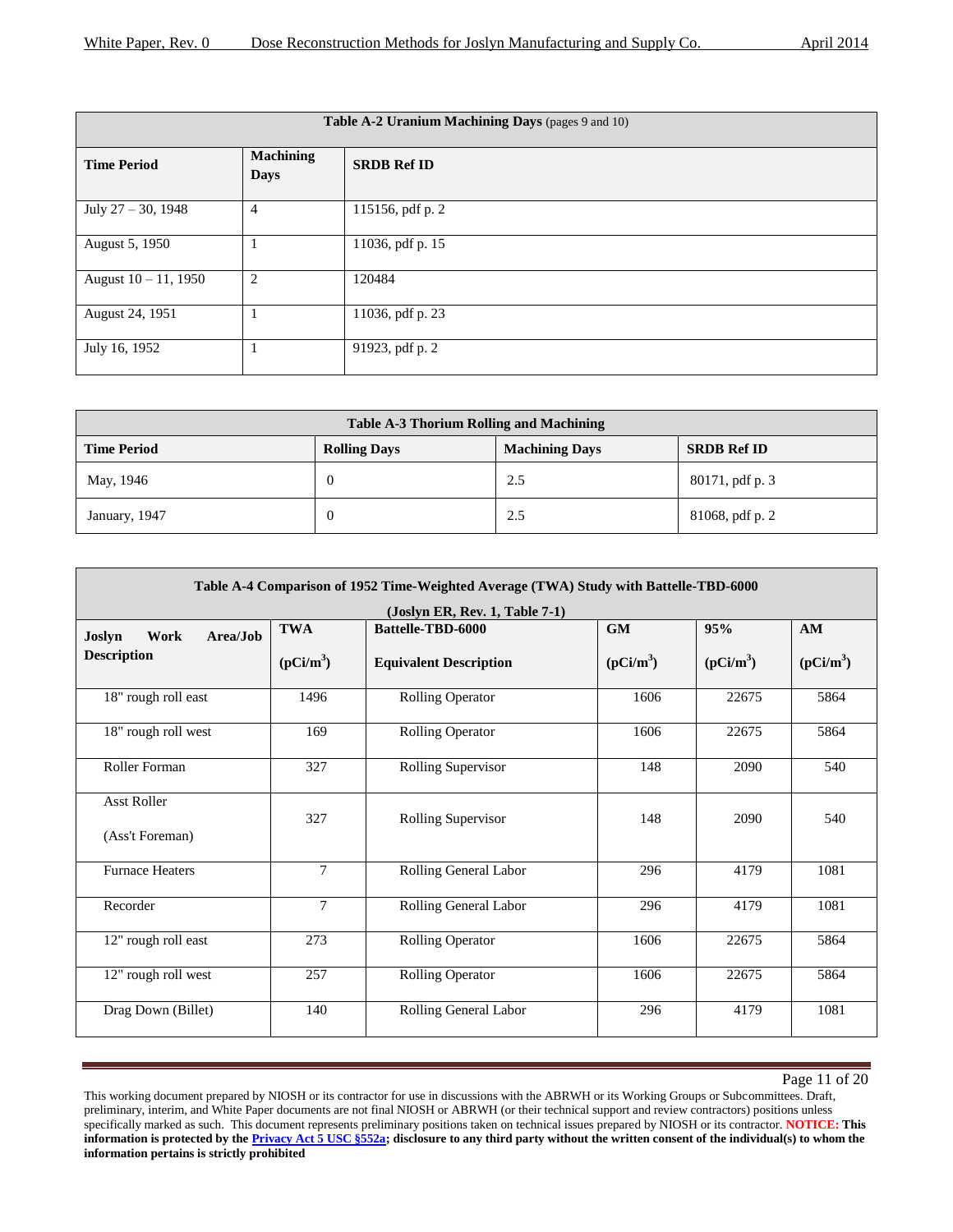| Table A-4 Comparison of 1952 Time-Weighted Average (TWA) Study with Battelle-TBD-6000 |             |                                |             |             |             |
|---------------------------------------------------------------------------------------|-------------|--------------------------------|-------------|-------------|-------------|
|                                                                                       |             | (Joslyn ER, Rev. 1, Table 7-1) |             |             |             |
| Work<br>Area/Job<br>Joslyn                                                            | <b>TWA</b>  | <b>Battelle-TBD-6000</b>       | <b>GM</b>   | 95%         | AM          |
| <b>Description</b>                                                                    | $(pCi/m^3)$ | <b>Equivalent Description</b>  | $(pCi/m^3)$ | $(pCi/m^3)$ | $(pCi/m^3)$ |
| 9" finishing roll east                                                                | 7451        | <b>Rolling Operator</b>        | 1606        | 22675       | 5864        |
| 9" finishing roll west                                                                | 2609        | <b>Rolling Operator</b>        | 1606        | 22675       | 5864        |
| Quench Tank                                                                           | 70          | Rolling General Labor          | 296         | 4179        | 1081        |
| Draggers                                                                              | 374         | Rolling General Labor          | 296         | 4179        | 1081        |
| Rod Stamper                                                                           | 109         | Rolling General Labor          | 296         | 4179        | 1081        |
| Rod Bundler                                                                           | 58          | Rolling General Labor          | 296         | 4179        | 1081        |
| Lathe Operation                                                                       | 5           | <b>Machining Operator</b>      | 2491        | 35171       | 9096        |
| <b>Centerless Grinder</b>                                                             | 45          | <b>Machining Operator</b>      | 2491        | 35171       | 9096        |
| Grinder (portable)                                                                    | 125         | <b>Machining Operator</b>      | 2491        | 35171       | 9096        |
| Cutomatic                                                                             | 86          | <b>Machining Operator</b>      | 2491        | 35171       | 9096        |

The 1952 study presented in Table 4 above is the only time-weighted-average (TWA) study located for Joslyn. As can be seen, each arithmetic mean (AM) of the distribution with the given geometric mean (GM) and a geometric standard deviation (GSD) of 5 is generally much higher than the 1952 TWA values obtained at Joslyn. In one location ("9-inch finishing roll east"), the Joslyn value is higher.

| Table A-5: Comparison of 1951 Air Concentrations to Battelle-TBD-6000<br>$(Joslyn ER, Rev. 1, Table 7-2)$ |                        |                               |                                                    |                          |                    |                   |
|-----------------------------------------------------------------------------------------------------------|------------------------|-------------------------------|----------------------------------------------------|--------------------------|--------------------|-------------------|
| Area/Job<br>Work<br>Joslyn<br><b>Description</b>                                                          | Average<br>$(pCi/m^3)$ | <b>Maximum</b><br>$(pCi/m^3)$ | Battelle-TBD-6000<br><b>Equivalent Description</b> | <b>GM</b><br>$(pCi/m^3)$ | 95%<br>$(pCi/m^3)$ | AM<br>$(pCi/m^3)$ |
| 1951<br>grinding,<br>Centerless<br>General Area                                                           | 20                     | 23                            | Machining<br>Operator<br>1/1/1951 to 12/31/55      | 2491                     | 35171              | 9096              |
| grinding,<br>1951<br>Centerless<br>Operator                                                               | 486                    | 811                           | Machining<br>Operator<br>1/1/1951 to 12/31/55      | 2491                     | 35171              | 9096              |

This working document prepared by NIOSH or its contractor for use in discussions with the ABRWH or its Working Groups or Subcommittees. Draft, preliminary, interim, and White Paper documents are not final NIOSH or ABRWH (or their technical support and review contractors) positions unless specifically marked as such. This document represents preliminary positions taken on technical issues prepared by NIOSH or its contractor. **NOTICE: This information is protected by the Privacy Act 5 USC §552a; disclosure to any third party without the written consent of the individual(s) to whom the information pertains is strictly prohibited**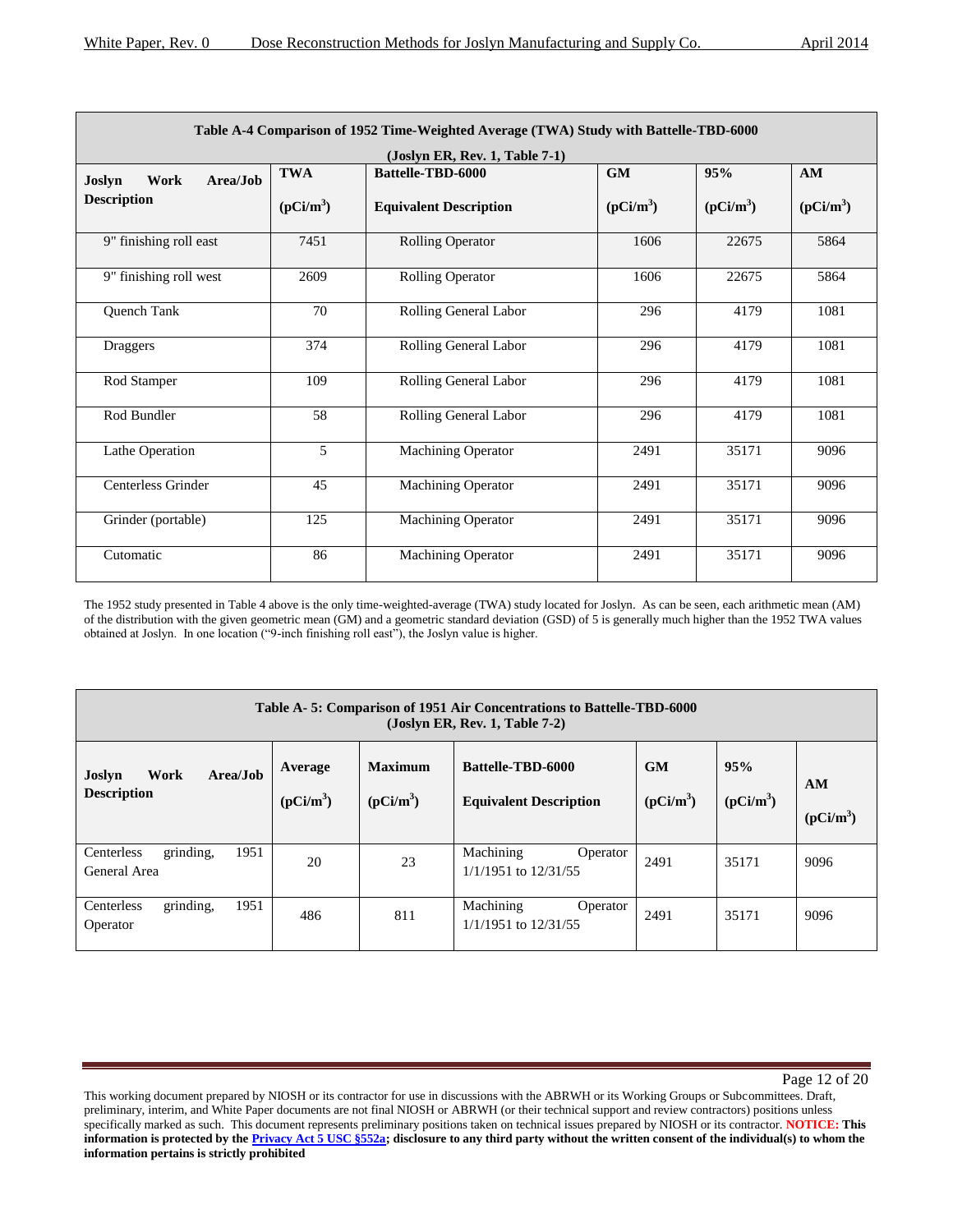| Table A-6: Daily Intake Rates for Joslyn from Battelle-TBD-6000<br>(Joslyn ER, Rev. 1, Table 7-3) |                     |                  |                     |                  |
|---------------------------------------------------------------------------------------------------|---------------------|------------------|---------------------|------------------|
|                                                                                                   | <b>Inhalation</b>   | <b>Ingestion</b> | <b>Inhalation</b>   | <b>Ingestion</b> |
| <b>Job Description</b>                                                                            | 8/1/1948-12/31/1950 |                  | 1/1/1951-12/31/1952 |                  |
|                                                                                                   | (pCi/cal, day)      | (pCi/cal, day)   | (pCi/cal, day)      | (pCi/cal, day)   |
| <b>Rolling Operator</b>                                                                           | 12671               | 260              | 11615               | 238              |
| <b>Machining Operator</b>                                                                         | 19654               | 403              | 18016               | 369              |

| <b>Table A-7: External Dose from Uranium</b> |                                                |                                                    |  |
|----------------------------------------------|------------------------------------------------|----------------------------------------------------|--|
| <b>Rolling or Machining Workday?</b>         | <b>Penetrating Dose Rate</b><br>(mrad/workday) | <b>Non-Penetrating Dose Rate</b><br>(mrad/workday) |  |
| No (1943-1950)                               | 0.041                                          | 3.942                                              |  |
| No (1951-1952)                               | 0.037                                          | 3.614                                              |  |

|                                  | Table A-8: External Dose from Thorium |                             |  |  |
|----------------------------------|---------------------------------------|-----------------------------|--|--|
|                                  | <b>Penetrating Dose</b>               | <b>Non-Penetrating Dose</b> |  |  |
| <b>Work Area/Job Description</b> | (mremd/workday)                       | (mrad/workday)              |  |  |
| Operator                         | 20.812                                | 6.56                        |  |  |
|                                  |                                       |                             |  |  |

Page 13 of 20

This working document prepared by NIOSH or its contractor for use in discussions with the ABRWH or its Working Groups or Subcommittees. Draft, preliminary, interim, and White Paper documents are not final NIOSH or ABRWH (or their technical support and review contractors) positions unless specifically marked as such. This document represents preliminary positions taken on technical issues prepared by NIOSH or its contractor. **NOTICE: This**  information is protected by the **Privacy Act 5 USC §552a**; disclosure to any third party without the written consent of the individual(s) to whom the **information pertains is strictly prohibited**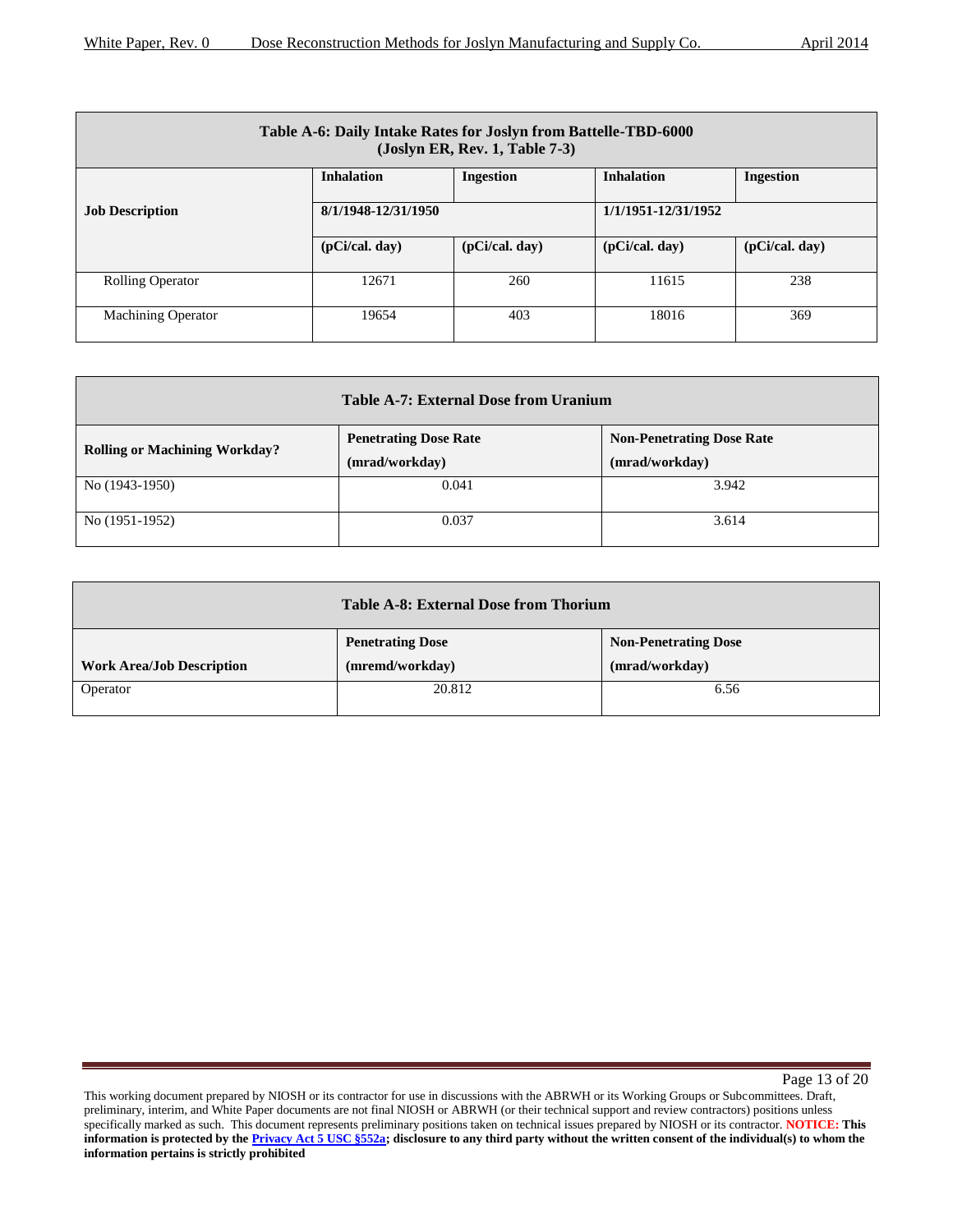# **Attachment B**

### Joslyn Example Dose Reconstruction for the Post-SEC Period (August 1948 on)

### *Employee Information*

| <b>Cancer Description:</b> | Lung (ICD-9: 162); diagnosed 12/31/1977             |
|----------------------------|-----------------------------------------------------|
|                            | Prostate diagnosed (ICD9 185); diagnosed 12/31/1977 |
|                            | BCC of the back (ICD-9: 173); diagnosed 12/31/1977  |
|                            | SCC of the back (ICD-9: 173); diagnosed 12/31/1977  |
|                            | Kidney; diagnosed 12/31/1977                        |
|                            | Liver; diagnosed $12/31/1977$                       |
| Year of birth:             | 1923                                                |
| Gender:                    | Male                                                |
| Smoking:                   | Former Smoker                                       |
| Ethnicity:                 | "White, non-Hispanic"                               |

### *Employment Information*

| Employer:              | Joslyn     |
|------------------------|------------|
| Start date:            | 03/01/1943 |
| End date:              | 12/31/1952 |
| Occupation:            | Operator   |
| <b>Dosimetry Data:</b> | None       |

Page 14 of 20

This working document prepared by NIOSH or its contractor for use in discussions with the ABRWH or its Working Groups or Subcommittees. Draft, preliminary, interim, and White Paper documents are not final NIOSH or ABRWH (or their technical support and review contractors) positions unless specifically marked as such. This document represents preliminary positions taken on technical issues prepared by NIOSH or its contractor. **NOTICE: This information is protected by the Privacy Act 5 USC §552a; disclosure to any third party without the written consent of the individual(s) to whom the information pertains is strictly prohibited**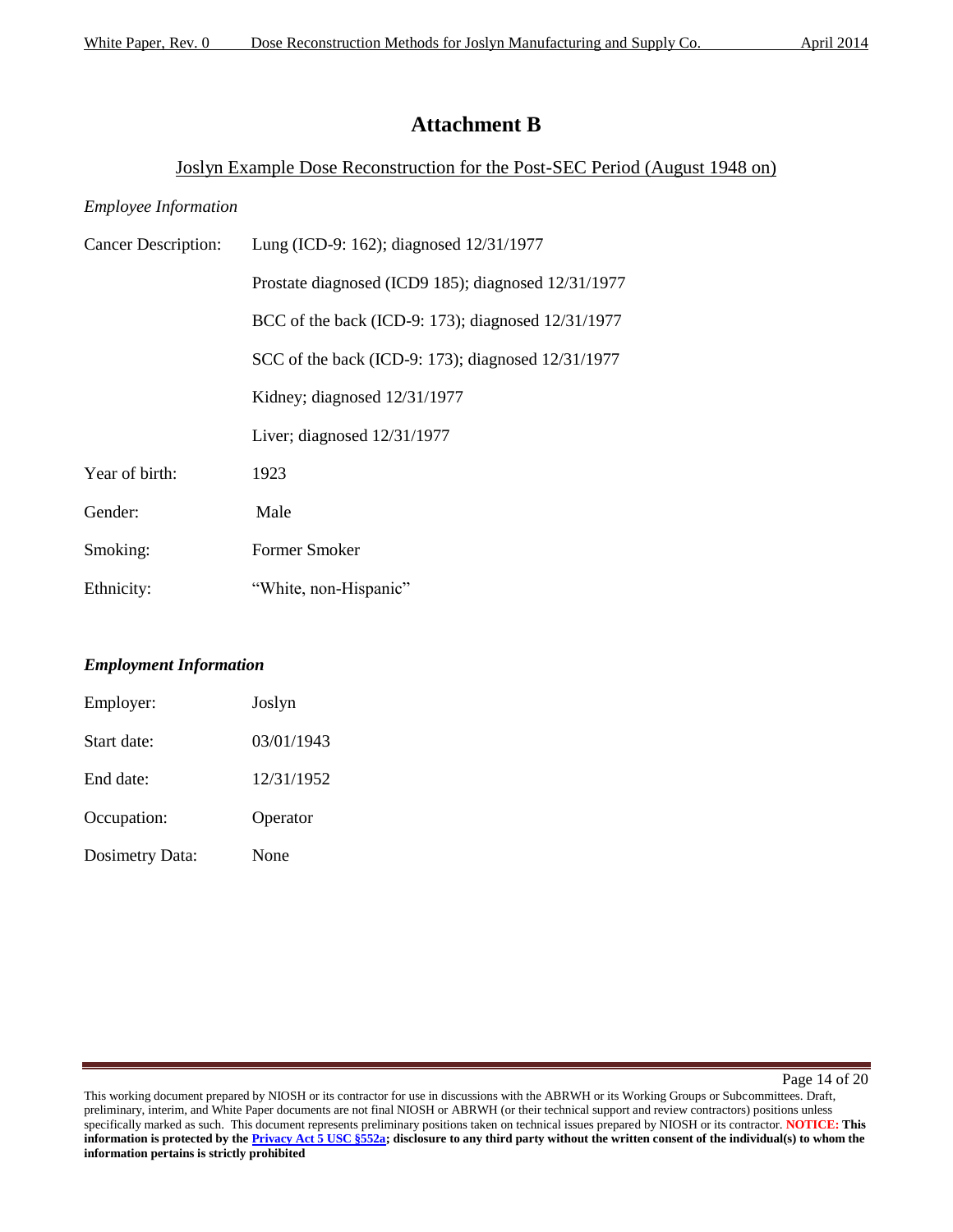## *Organ Dose Assessed* <sup>3</sup>

The organs evaluated in the Example DR are shown in Table B-1.

| <b>Table B-1: Example DR Evaluated Organs</b> |                            |                                                              |  |  |  |
|-----------------------------------------------|----------------------------|--------------------------------------------------------------|--|--|--|
| Cancer                                        | <b>External Organ Used</b> | <b>Internal Organ Used</b>                                   |  |  |  |
| Lung                                          | Lung                       | Lung                                                         |  |  |  |
| Prostate                                      | <b>Urinary Bladder</b>     | Non-Metabolic Organ<br>with Highest Dose<br>(Adrenals/Brain) |  |  |  |
| Skin                                          | Skin                       | Skin                                                         |  |  |  |
| Kidney                                        | Liver                      | Kidney                                                       |  |  |  |
| Liver                                         | Liver                      | Liver                                                        |  |  |  |

### *Internal Dose*

Internal dose during the residual period was assigned in accordance with methodology presented in the SEC-00200 Joslyn SEC Evaluation Report.<sup>4</sup> Intake values tabulated in Battelle-TBD-6000 were used as a basis for the assigned inhalation and ingestion intakes<sup>6</sup>. Inhalation and ingestion intake rates from Battelle-TBD-6000, Tables 7.8 and 7.9, were used to assign intakes during rolling days. Inhalation and ingestion intake rates used to assign intakes during non-operational days were based on guidance in Battelle-TBD-6000, Sections 7.1.5 and 7.1.6. The number of operational and non-operational days was based on research summarized in the Joslyn ER, as indicated in the external dose section above. The resultant intake rates are presented in Table B-2 on the next page.

Page 15 of 20

This working document prepared by NIOSH or its contractor for use in discussions with the ABRWH or its Working Groups or Subcommittees. Draft, preliminary, interim, and White Paper documents are not final NIOSH or ABRWH (or their technical support and review contractors) positions unless specifically marked as such. This document represents preliminary positions taken on technical issues prepared by NIOSH or its contractor. **NOTICE: This information is protected by the Privacy Act 5 USC §552a; disclosure to any third party without the written consent of the individual(s) to whom the information pertains is strictly prohibited**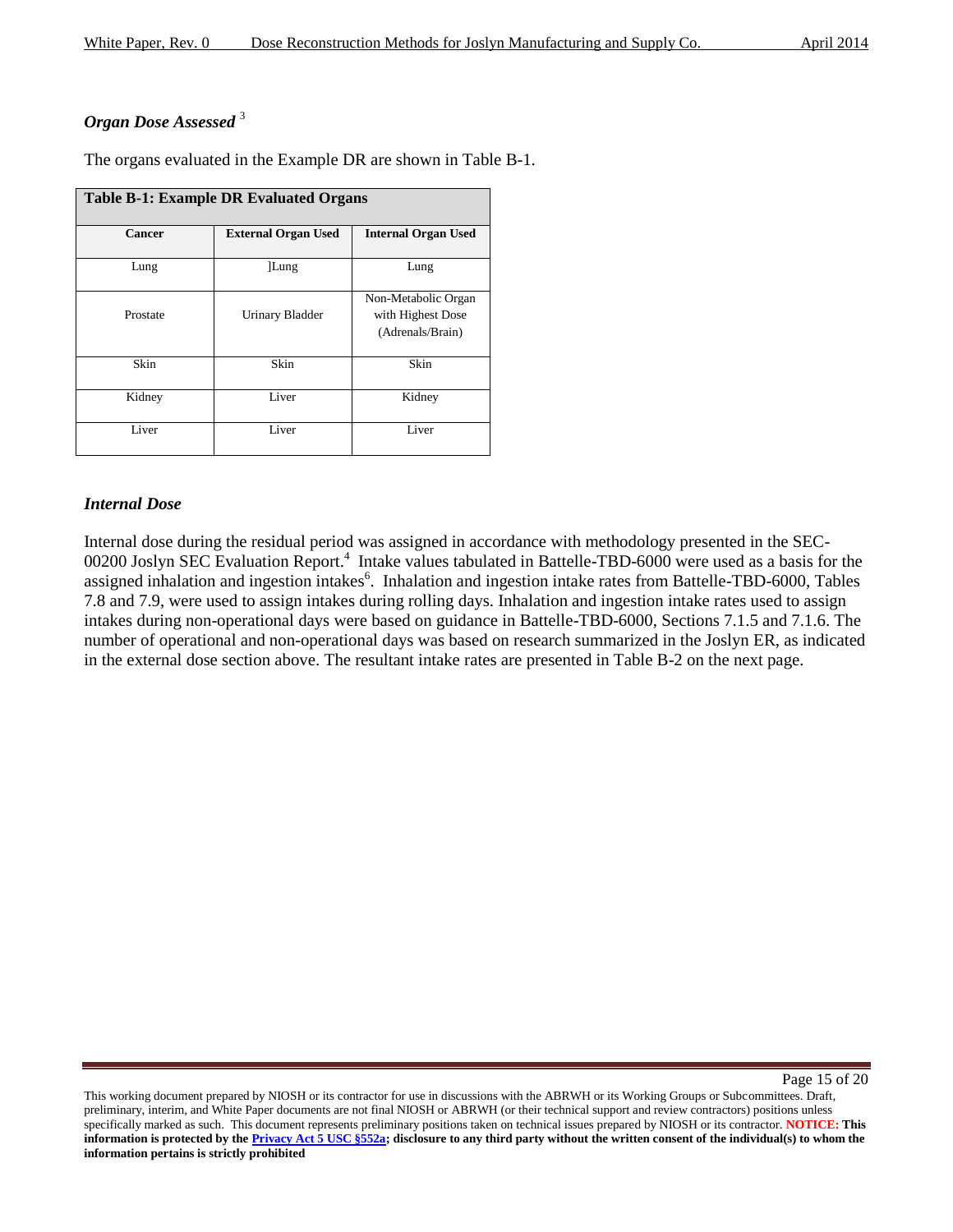| April 201 |  |
|-----------|--|
|           |  |

| Table B-2: Estimated Annual Uranium Inhalation and Ingestion Intake Quantity for Joslyn |                               |                                 |                                             |                                |                                             |                                            |
|-----------------------------------------------------------------------------------------|-------------------------------|---------------------------------|---------------------------------------------|--------------------------------|---------------------------------------------|--------------------------------------------|
| Year                                                                                    | <b>Rolling</b><br><b>Days</b> | <b>Machining</b><br><b>Days</b> | <b>Rolling and</b><br><b>Machining Days</b> | Non-Operational<br><b>Days</b> | <b>Inhalation Intake Rate</b><br>(pCi/year) | <b>Ingestion Intake Rate</b><br>(pCi/year) |
| $1943^{a,c}$                                                                            |                               | 16                              |                                             | 190                            | $\overline{0}$                              | $\Omega$                                   |
| 1944 <sup>c</sup>                                                                       | 23                            | 10                              | 6                                           | 207                            | $\mathbf{0}$                                | $\Omega$                                   |
| $1945$ <sup>c</sup>                                                                     | $\overline{0}$                | $\overline{0}$                  | 54                                          | 196                            | $\overline{0}$                              | $\Omega$                                   |
| $1946^{\circ}$                                                                          | $\overline{0}$                | $\mathbf{1}$                    | 32                                          | 217                            | $\overline{0}$                              | $\theta$                                   |
| $1947$ <sup>c</sup>                                                                     | $\overline{0}$                | $\mathbf{0}$                    | 12                                          | 238                            | $\overline{0}$                              | $\theta$                                   |
| $1/7/1948$ °                                                                            | $\overline{0}$                | 8                               | 67                                          | 71                             | $\overline{0}$                              | $\Omega$                                   |
| $8-$<br>12/1948                                                                         | 10 <sup>b</sup>               | $\boldsymbol{0}$                | $\mathbf{0}$                                | 94                             | 237,435                                     | 59,104                                     |
| 1949                                                                                    | $\overline{2}$                | $\overline{0}$                  | $\overline{0}$                              | 248                            | 175,348                                     | 146,677                                    |
| 1950                                                                                    | 8                             | 3                               | $\Omega$                                    | 239                            | 367,409                                     | 145,425                                    |
| 1951                                                                                    | $\mathbf{1}$                  | $\mathbf{1}$                    | $\overline{0}$                              | 248                            | 170,081                                     | 134,494                                    |
| 1952                                                                                    | $\overline{3}$                | $\mathbf{1}$                    | $\Omega$                                    | 246                            | 202,974                                     | 134,111                                    |

a. 1943 is a partial year (March through December); therefore, the 250 workdays were prorated by 10/12 to account for this.

b. SRDB 112574 indicates a rolling operation occurred sometime between 1947 and 1050 for 10 days. Therefore it was assumed to have all occurred in 1948 to be claimant favorable, since 1947 is covered under the SEC.

c. During the SEC, internal dose assessment is considered infeasible. Therefore, no intakes are assessed during this period.

#### *Thorium*

Thorium operations occurred during the SEC period for which NIOSH has determined it is not feasible to reconstruct internal exposures adequately. Consequently, no internal dose is assigned from thorium operations.

### *External Dose*

External Dose (deep and shallow) was assigned in accordance with the SEC-00200 Joslyn SEC Evaluation Report.<sup>4</sup> A photon dose of 7.03 mrem per uranium rolling/machining day and 1.08 mrem per non-operational day was assigned. An electron dose of 70.3 mrem per uranium rolling/machining day was assigned. External exposure during uranium rolling/machining days was based on the dose rate calculated at a distance of one foot from a Long Billet<sup>6</sup>, assuming a 10-hr working day. External exposure during non-operational days was based on the dose rate calculated at a distance of one meter from a Long Billet<sup>6</sup>, assuming a 10-hr working day. The number of operational and non-operational days was determined based on site research data<sup>4</sup> and is summarized in Table B-3 on the next page.

Page 16 of 20

This working document prepared by NIOSH or its contractor for use in discussions with the ABRWH or its Working Groups or Subcommittees. Draft, preliminary, interim, and White Paper documents are not final NIOSH or ABRWH (or their technical support and review contractors) positions unless specifically marked as such. This document represents preliminary positions taken on technical issues prepared by NIOSH or its contractor. **NOTICE: This information is protected by the Privacy Act 5 USC §552a; disclosure to any third party without the written consent of the individual(s) to whom the information pertains is strictly prohibited**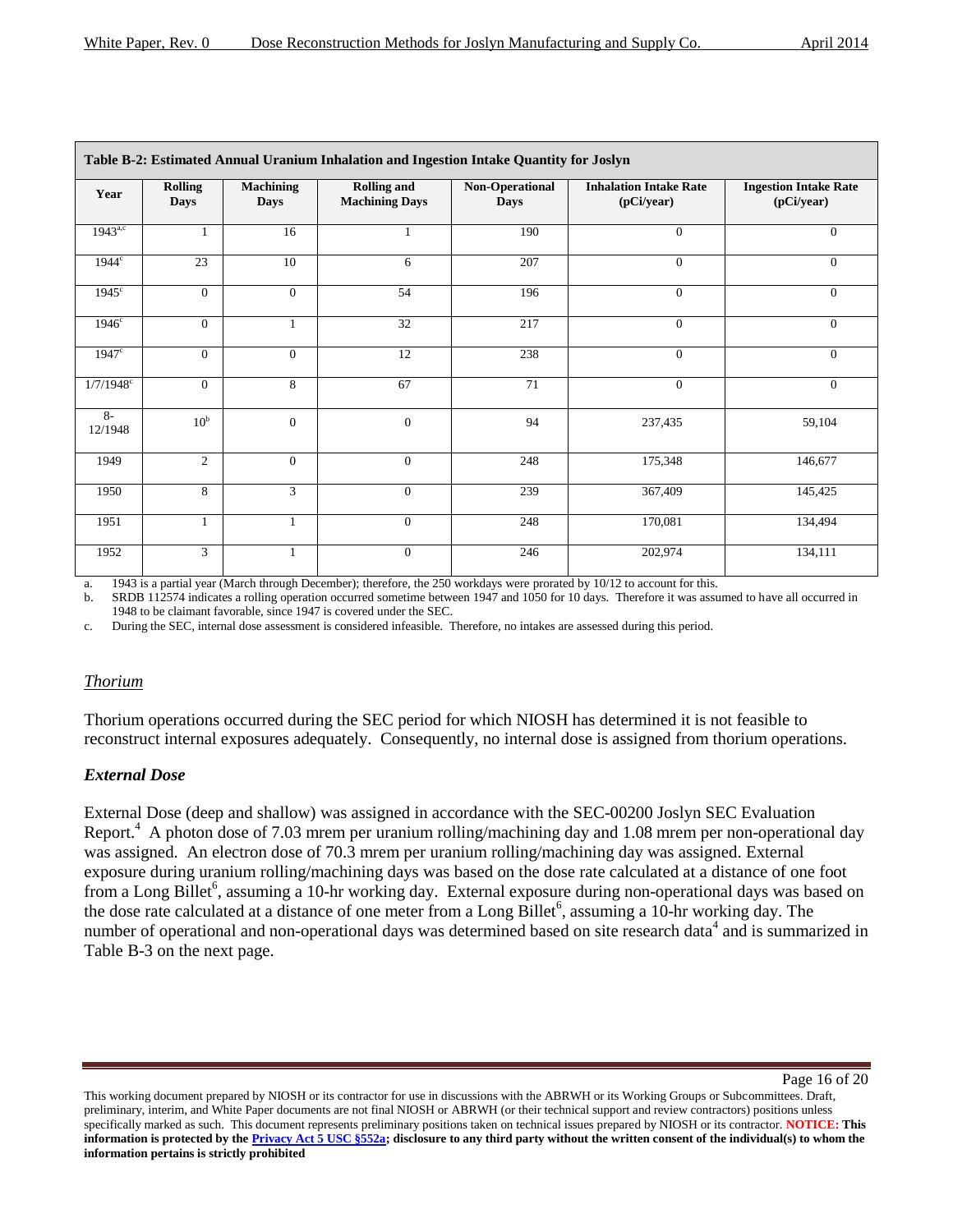| April 2014 |  |
|------------|--|
|            |  |
|            |  |
|            |  |
|            |  |

| Table B-3: Estimated Annual Uranium External Exposures for Joslyn |                         |                                       |                              |                                 |  |
|-------------------------------------------------------------------|-------------------------|---------------------------------------|------------------------------|---------------------------------|--|
| Year                                                              | <b>Operational Days</b> | <b>Non-Operational</b><br><b>Days</b> | <b>Annual Deep</b><br>(mrem) | <b>Annual Shallow</b><br>(mrem) |  |
| $1943^a$                                                          | 18                      | 190                                   | 134                          | 2014                            |  |
| 1944                                                              | 43                      | $\overline{207}$                      | 311                          | 3839                            |  |
| 1945                                                              | 54                      | 196                                   | 388                          | 4569                            |  |
| 1946                                                              | 33                      | 217                                   | 241                          | 3175                            |  |
| 1947                                                              | 12                      | 238                                   | 94                           | 1782                            |  |
| 1948                                                              | $85^{\rm b}$            | 165                                   | 604                          | 6626                            |  |
| 1949                                                              | $\overline{2}$          | 248                                   | 24                           | 1118                            |  |
| 1950                                                              | $11\,$                  | 239                                   | 87                           | 1716                            |  |
| 1951                                                              | 2                       | 248                                   | 23                           | 1037                            |  |
| 1952                                                              | $\overline{4}$          | 246                                   | 37                           | 1170                            |  |

a. 1943 is a partial year (March through December); therefore, the 250 workdays were prorated by 10/12 to account for this.

b. SRDB 112574 indicates a rolling operation occurred sometime between 1947 and 1050 for 10 days.

Therefore it was assumed to have all occurred in 1948 to be claimant favorable, since 1947 is covered under the SEC.

A photon dose of 20.9 mrem per thorium rolling/machining day was assigned. A shallow dose of 6.3 mrem per thorium rolling/machining day was assigned. External exposure during thorium rolling/machining days was based on the BattelleTBD-6000 modeling for uranium metal and adjusted to thorium dose rates using a computer model MCNPX. The number of rolling and non-operational days was determined based on site research data and is summarized in Table B-4 below.

| Table B-4: Estimated Annual Thorium External Exposures for Joslyn |                                                                                         |    |    |  |  |
|-------------------------------------------------------------------|-----------------------------------------------------------------------------------------|----|----|--|--|
| Year                                                              | <b>Annual Shallow</b><br><b>Annual Deep (mrem)</b><br><b>Operational Days</b><br>(mrem) |    |    |  |  |
| 1946                                                              | 2.5                                                                                     | 52 | 16 |  |  |
| 1947                                                              | 2.5                                                                                     | 52 | 16 |  |  |

Page 17 of 20

This working document prepared by NIOSH or its contractor for use in discussions with the ABRWH or its Working Groups or Subcommittees. Draft, preliminary, interim, and White Paper documents are not final NIOSH or ABRWH (or their technical support and review contractors) positions unless specifically marked as such. This document represents preliminary positions taken on technical issues prepared by NIOSH or its contractor. **NOTICE: This information is protected by the Privacy Act 5 USC §552a; disclosure to any third party without the written consent of the individual(s) to whom the information pertains is strictly prohibited**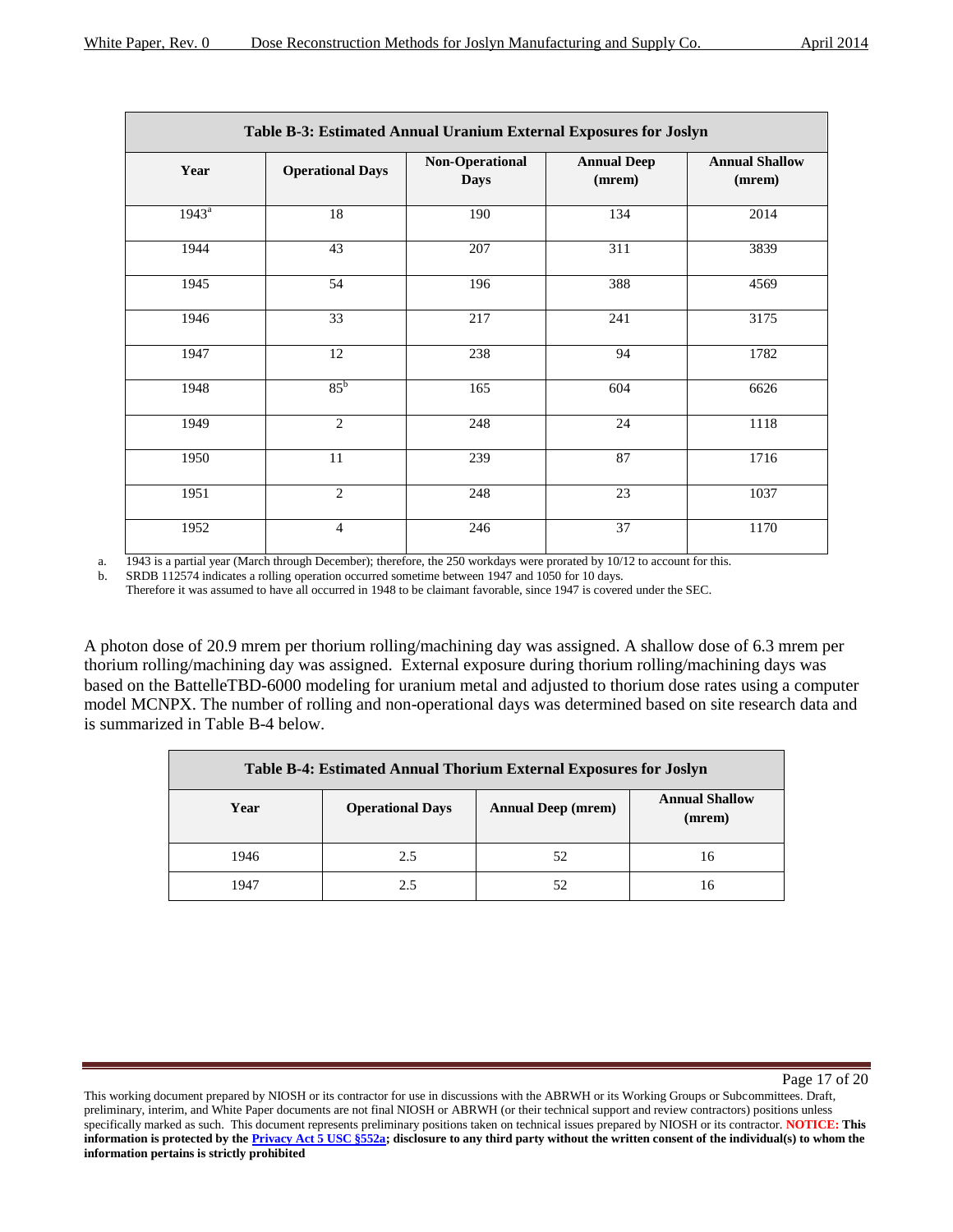### *Penetrating Dose*

For the purpose of estimating probability of causation, all photon doses are assumed to be acute.<sup>2</sup> Photon doses were determined by applying a 100%  $30-250$  keV energy distribution to the reported photon doses<sup>2</sup>. The dose rate was multiplied by the deep dose mode organ dose conversion factor. An organ dose conversion factor value of 1 was used for the skin in conjunction with guidance in ORAUT-OTIB-0017. The organ dose conversion factors are shown in Table B-5 on this page.

### *Non-Penetrating Dose*

For the determination of non-penetrating dose, an energy distribution of  $100\% > 15$  keV electrons has been assumed for all non-penetrating doses. The electron radiation was only considered in the dose reconstruction of the skin because it would not have added dose to the other cancer sites.

For skin cancer claims, ethnicity is necessary to determine the probability of causation.<sup>1,5</sup> The hypothetical covered employee was assumed to be "white, non-Hispanic" for the purposes of this example dose reconstruction.

| <b>Table B-5: Organ Dose Conversion Factors</b> |                   |                 |  |  |  |
|-------------------------------------------------|-------------------|-----------------|--|--|--|
| Organ                                           | 30-250 keV (mode) | Electron>15 keV |  |  |  |
| Lung                                            | 0.695             | n/a             |  |  |  |
| Prostate                                        | 0.873             | n/a             |  |  |  |
| Skin                                            | 1.000             | 1.000           |  |  |  |
| Kidney                                          | 0.748             | n/a             |  |  |  |
| Liver                                           | 0.748             | n/a             |  |  |  |

The total doses for photon and beta dose (skin only) are given in Table B-6 below.

| <b>Table B-6: Total Assigned External Dose</b> |               |                        |  |  |
|------------------------------------------------|---------------|------------------------|--|--|
| Organ                                          | Photons (rem) | <b>Electrons</b> (rem) |  |  |
| Lung                                           | 1.422         | n/a                    |  |  |
| Prostate                                       | 1.788         | n/a                    |  |  |
| Skin                                           | 2.080         | 27.047                 |  |  |
| Kidney                                         | 1.531         | n/a                    |  |  |
| Liver                                          | 1.531         | n/a                    |  |  |

Page 18 of 20

This working document prepared by NIOSH or its contractor for use in discussions with the ABRWH or its Working Groups or Subcommittees. Draft, preliminary, interim, and White Paper documents are not final NIOSH or ABRWH (or their technical support and review contractors) positions unless specifically marked as such. This document represents preliminary positions taken on technical issues prepared by NIOSH or its contractor. **NOTICE: This information is protected by the Privacy Act 5 USC §552a; disclosure to any third party without the written consent of the individual(s) to whom the information pertains is strictly prohibited**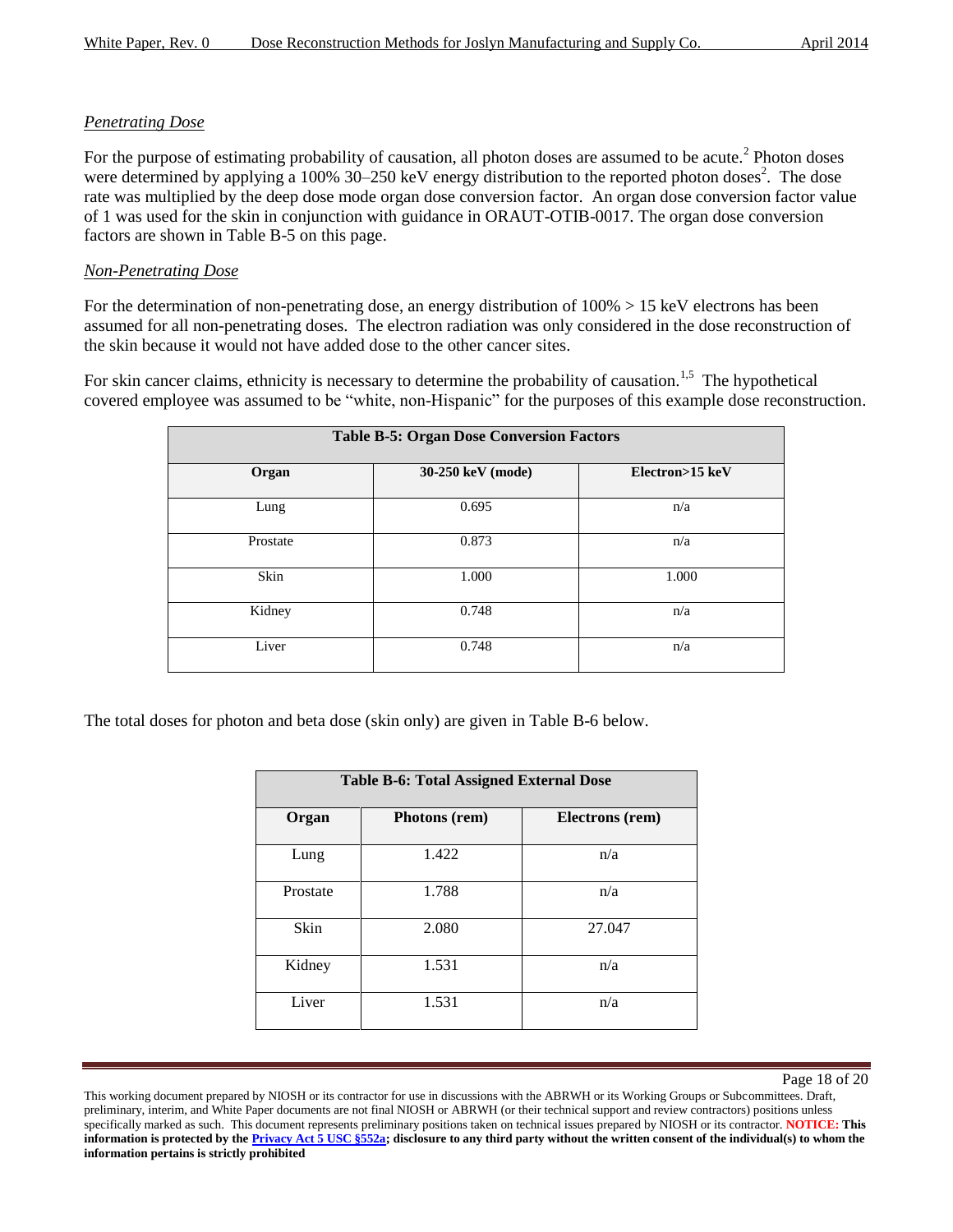### *Medical Dose*

| Table B-7: Estimated Annual Medical Dose for Joslyn |       |                 |             |               |              |
|-----------------------------------------------------|-------|-----------------|-------------|---------------|--------------|
| Year                                                | Lung  | <b>Prostate</b> | <b>Skin</b> | <b>Kidney</b> | <b>Liver</b> |
| 1943                                                | 0.084 | 0.025           | 0.270       | 0.090         | 0.090        |
| 1944                                                | 0.084 | 0.025           | 0.270       | 0.090         | 0.090        |
| 1945                                                | 0.084 | 0.025           | 0.270       | 0.090         | 0.090        |
| 1946                                                | 0.084 | 0.025           | 0.270       | 0.090         | 0.090        |
| 1947                                                | 0.084 | 0.025           | 0.270       | 0.090         | 0.090        |
| 1948                                                | 0.084 | 0.025           | 0.270       | 0.090         | 0.090        |
| 1949                                                | 0.084 | 0.025           | 0.270       | 0.090         | 0.090        |
| 1950                                                | 0.084 | 0.025           | 0.270       | 0.090         | 0.090        |
| 1951                                                | 0.084 | 0.025           | 0.270       | 0.090         | 0.090        |
| 1952                                                | 0.084 | 0.025           | 0.270       | 0.090         | 0.090        |
| <b>TOTAL</b>                                        | 0.838 | 0.250           | 2.700       | 0.902         | 0.902        |

Table B-7 presents the estimated annual medical dose for Joslyn.

### *Uncertainty*

External photon dose for uranium was applied as a lognormal distribution with a GSD of 5. Internal dose was applied as a lognormal distribution with a GSD of 5. Occupational medical X-ray doses were assigned as a normal distribution with an uncertainty of 30%.

Page 19 of 20

This working document prepared by NIOSH or its contractor for use in discussions with the ABRWH or its Working Groups or Subcommittees. Draft, preliminary, interim, and White Paper documents are not final NIOSH or ABRWH (or their technical support and review contractors) positions unless specifically marked as such. This document represents preliminary positions taken on technical issues prepared by NIOSH or its contractor. **NOTICE: This information is protected by the Privacy Act 5 USC §552a; disclosure to any third party without the written consent of the individual(s) to whom the information pertains is strictly prohibited**